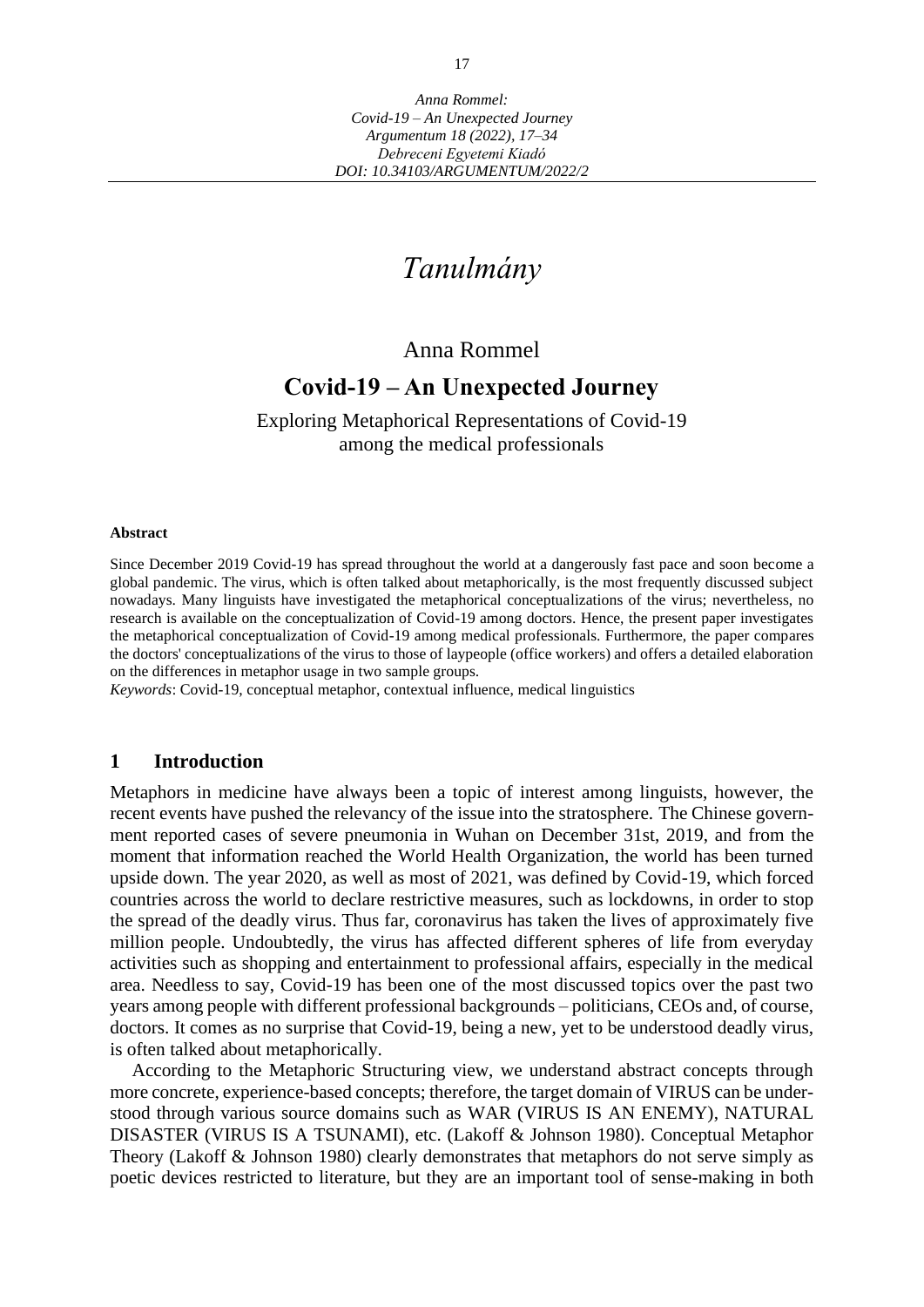everyday life and of specialist discourse such as medical practices, including concepts of illnesses (Bleakley 2017: 20–25). Although the medical language is soaked in metaphors, some scholars still argue against their use by medical professionals emphasizing that there is no place for ambiguity in scientific matters (Taylor & Dewsbury 2018; Sontag 1978). Yet, the majority of scientists agree that embracing the use of metaphors in medicine results in the positive development of medical culture as a whole, and especially helps to shape doctor-patient relationships (Bleakley 2017). For instance, Buchbinder (2015) claims that metaphorical thinking is the essence of medical reasoning and suggests that clinical difficulties that occur in everyday interactions of medical professionals can be managed, interpreted and explained only with the use of metaphors. Bleakley (2017), in his turn, argues that metaphor in medicine is a crucial tool of sense-making, as the doctor and the patient (or the caregivers of the patients) do not share the same scientific knowledge. All in all, while not all the scholars agree on the fact that metaphors have only positive effects on medicine, it cannot be denied that metaphors are an important part of medical culture.

As was demonstrated above, the virus, as well as any other target domain, can be understood through several source domains due to the fact that a single source is incapable of capturing various features of the target domain (Kövecses 2010: 13). Nevertheless, the VIRUS domain is peculiar in the sense that it is, in fact, a concrete domain, although not visible. In this sense, it resembles the target domain of, for example, SMELL.

In order to answer the question of what serves as a motivation for a speaker to choose one or the other metaphor to talk about the target concept, Kövecses (2015: 110–112) elaborates on the concepts of contextual influence and experiential focus. He explains that contextual influence, or the motivational force behind the metaphorical conceptualizations, is made up of two key components, namely local and global contexts. The global context incorporates the current physical environment, cultural and social setting, differential interests, concerns and differential memory, while the local context consists of knowledge about the topic of the discourse of the parties, the core units in the discourse along with the physical settings of the situation. The concept of experiential focus implies that different people may disregard certain aspects of the bodily functioning or they may be attuned to the certain aspects of their bodily functioning in regard to a metaphorical target domain (Kövecses 2010: 110–120). Thus, it is safe to assume that different cultural groups may conceptualize the same notion in different ways. Correspondingly, the source domains office workers use to talk about Covid-19 can be very different from the source domains that are used by doctors. Undoubtedly, the main contextual factor that may provoke the differences between the conceptualizations of doctors and office workers is that of the source and academic validity of their acquired knowledge of the topic.

Furthermore, it is important to mention that since each specific source domain emphasises certain entities of the target concepts while omitting others, each metaphorical conceptualization carries a value and raises discussions on whether every metaphor is equally good or ethical. The question of choosing the appropriate metaphors is especially crucial in a medical environment, where the metaphor used under no circumstances should put any additional burden and suffering on the patient or add harmful mystification to the disease (Semino et al. 2017: 64). The metaphors that have been shaping the image of medicine for centuries such as MEDICINE IS WAR and BODY IS A MACHINE have been criticized by scholars for not fitting the above-mentioned requirements (Warren 1991; Semino et al. 2017). Nevertheless,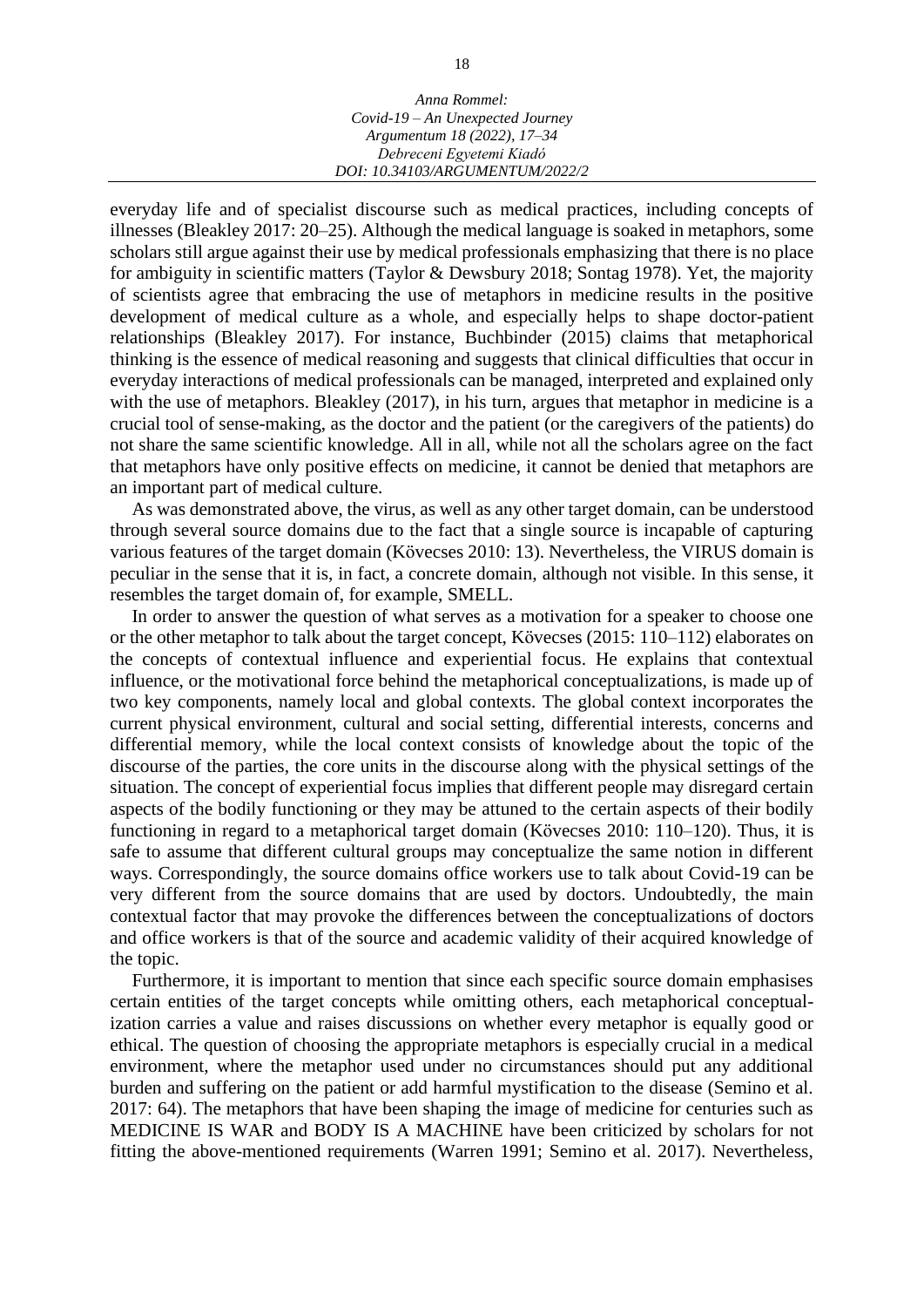| Anna Rommel:                       |  |
|------------------------------------|--|
| $Covid-19 - An Unexpected Journey$ |  |
| Argumentum 18 (2022), 17–34        |  |
| Debreceni Egyetemi Kiadó           |  |
| DOI: 10.34103/ARGUMENTUM/2022/2    |  |

while many scholars claim that these metaphors should "retire", they are still widely used in different medical contexts.

With all the facts mentioned above, it can be clearly seen that most of the abstract concepts can be understood through various source domains depending on the contextual influence, and here belongs the concept of Covid-19. Furthermore, it can be said that people with different cultural and social backgrounds or prior knowledge on the topic may conceptualize the same concept differently (Sharifian 2008: 112–113). Likewise, doctors and laypeople may conceptualize Covid-19 in different ways. Apart from that, different metaphorical conceptualizations of Covid-19 carry values by highlighting certain features of the virus. Therefore, metaphors can be used as a tool of persuasion, political agitation and can be potentially harmful to the patients, their caregivers, doctors and society as a whole.

Hence, the present paper aims to investigate the metaphorical conceptualization of Covid-19 among medical professionals whose lives are, undoubtedly, tremendously affected by the pandemic. Furthermore, the paper aims to compare the doctors' conceptualizations of the virus to those of laypeople (office workers) in order to discover possible differences. It is important to emphasize that, while a significant body of literature on Covid-19 metaphors is already available, there is no research in this field that is closely related to medical professionals and focuses on differences between laypeople and doctors in the conceptualization of the virus. This makes the present paper novel and allows the study to provide useful insight into the field of metaphor research. The present introduction will therefore be followed by a discussion of previously conducted studies on Covid-19 metaphors after which a short critical overview from doctors' perspective of FIRE metaphors will be provided. Section 3 will introduce the methodology of the present research, while Section 4 will present the results of the study. Section 5 will thoroughly discuss the results, and finally, Section 6 will sum up the findings and conclude the research.

#### **2 Previous research on Covid-19 metaphors**

#### *2.1 Conceptualizations of Covid-19*

There is no doubt that Covid-19 has influenced people's lives greatly in various spheres, so it comes as no surprise that the virus is the most frequently discussed subject in everyday conversations, professional and political discourse. Communication has been one of the main tools that are being used by politicians, doctors and other opinion leaders to handle the pandemic. While properly built messaging can encourage the behaviours needed to stop the spread of the virus, mixed messaging and misrepresentation of the Coronavirus can cause confusion, fear and undesirable reactions. As a result, communication about Covid-19 or, more precisely, the metaphorical conceptualization of the virus, has been a point of great interest among linguists for the past 2 years. The present section will therefore elaborate on previous linguistic studies on the topic of Covid-19 metaphors.

One of the very first linguistics papers on Covid-19 metaphors was presented to the academic world in July 2020 by David Craig, where he revisited the iconic book on health metaphors by Susan Sontag "AIDS and Its Metaphors" (Sontag 1989) and put it in the context of the Covid-19 pandemic. By theoretically discussing the harm that can be caused by Coronavirus discourse and the potential damage of WAR metaphors, the author arrived at the conclusion that "even as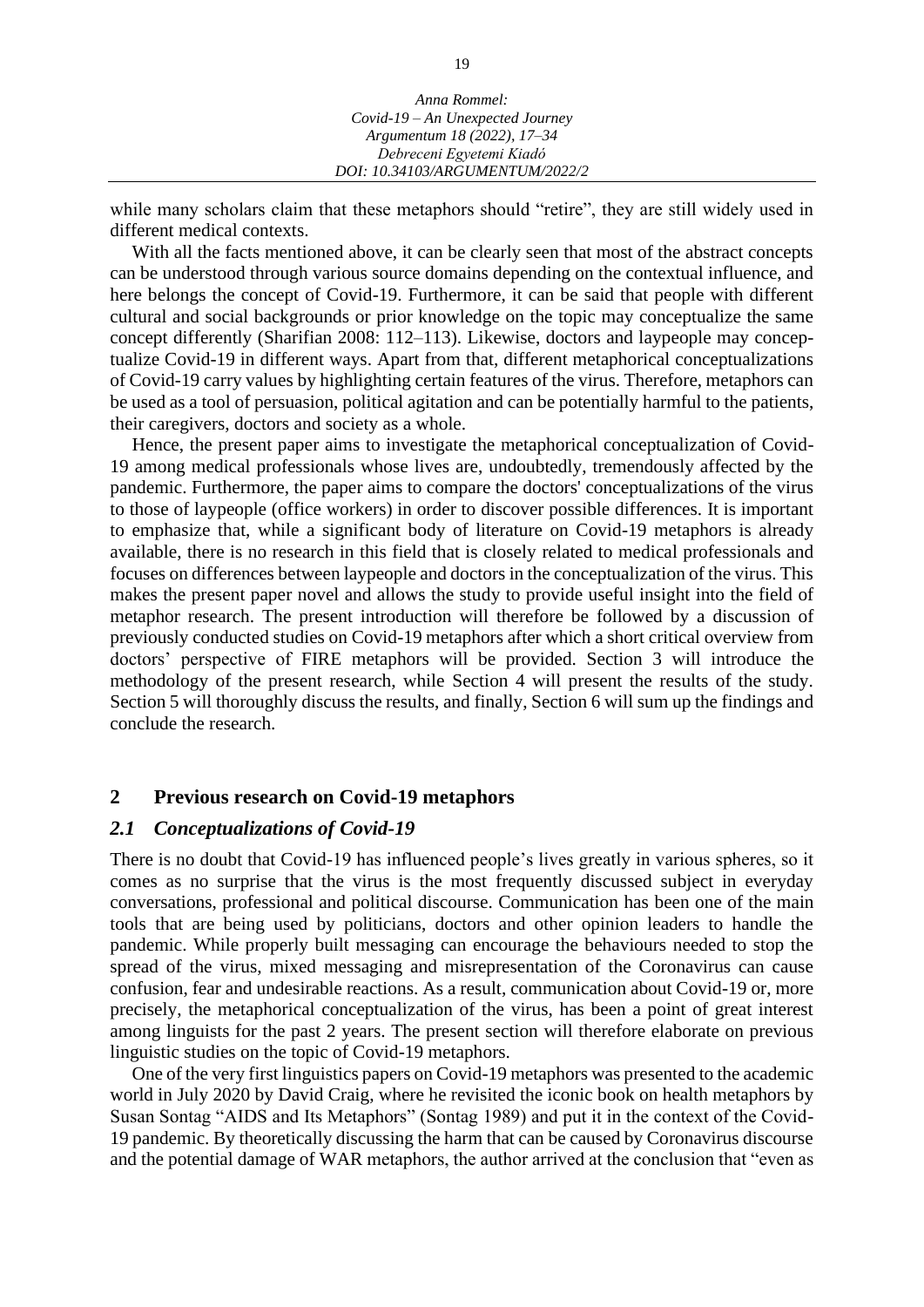| Anna Rommel:                       |  |
|------------------------------------|--|
| $Covid-19 - An Unexpected Journey$ |  |
| Argumentum 18 (2022), 17–34        |  |
| Debreceni Egyetemi Kiadó           |  |
| DOI: 10.34103/ARGUMENTUM/2022/2    |  |

the world appears to have spun backwards, language has the means to convey hope that it will one day spin forward again" (Craig 2020: 1032).

Further, empirical studies on the metaphorical representation of the virus started to emerge. The work of Gillis (2020) elaborated on the phenomenon of justification of aggressive legislative responses to the pandemic through MILITARY metaphors. In the paper, Gillis suggested that WAR metaphors used by governments can be effective in the emergency of pandemics to mobilize society to produce desired behaviours to stop the virus, yet, as previous works discussed, WAR metaphors should be used thoughtfully due to their potentially harmful effects (Gillis 2020). Another work written by Wicke and Bolognesi (2020) explored the conceptualization of pandemics on Twitter. After analyzing a significant corpus of tweets, the paper claimed that the WAR metaphor, with the most frequently used words such as "fighting", "fight", "battle", and "combat", is the most common frame used to talk about the Coronavirus (Wicke & Bolognesi 2020: 13). The paper additionally suggested that since the WAR frame is the most frequent compared to the other figurative frames used (STORM, TSUNAMI, MONSTER), the WAR metaphor can be considered as the most conventional one (Wicke  $\&$ Bolognesi 2020: 18–20). It is important to mention, however, that the WAR frame is commonly applied to certain features of the pandemic, such as actions performed by medical professionals, but is not always used in connection with other aspects like family issues and social distancing (Wicke & Bolognesi 2020: 22).

A further paper presented an experiment conducted by Panzeri et al. (2021) with the aim to shed light on whether conceptualizing the COVID-19 pandemic as a WAR affects people's reasoning about the pandemic. The results of the experiment showed that contrary to the expectations based on previous studies, framing Covid-19 issues through WAR metaphors does not produce aggressive responses among the participants (Panzeri, Paola & Domaneschi 2021: 17).

Last but not least, it is important to introduce the work of Semino (2021) "Not Soldiers but Fire-fighters – Metaphors and Covid-19", where the author elaborated on various metaphors used for the pandemic (Semino 2021). The author started with the discussion of the WAR metaphor, as it is the most frequently used and, arguably, the most conventional metaphor of the virus (Semino 2021: 51–52). After discussing various advantages and disadvantages of the MILITARY metaphors when talking about Covid-19, the author concluded that this conceptualization should be used with caution (Semino 2021: 52). Most importantly, however, the paper provided an elaborative overview of alternative metaphors drawn from the crowd-sourced multilingual collection of metaphors #ReframeCovid, which includes more than 550 examples of metaphorical expressions. After carefully analyzing the metaphor collection and large corpus of news articles, the paper suggested that FIRE metaphors were the most appropriate for talking about different aspects of the Covid-19 pandemic, starting with features of the virus itself and finishing with actions of medical professionals. More precisely, FIRE metaphors succeed in:

- conveying danger and urgency;
- distinguishing between different phases of the pandemic;
- explaining how contagion happens and the role of individuals within that;
- explaining measures for reducing contagion;
- portraying the role of health workers;
- connecting the pandemic with health inequalities and other problems; and
- outlining post-pandemic futures (Semino 2021: 54).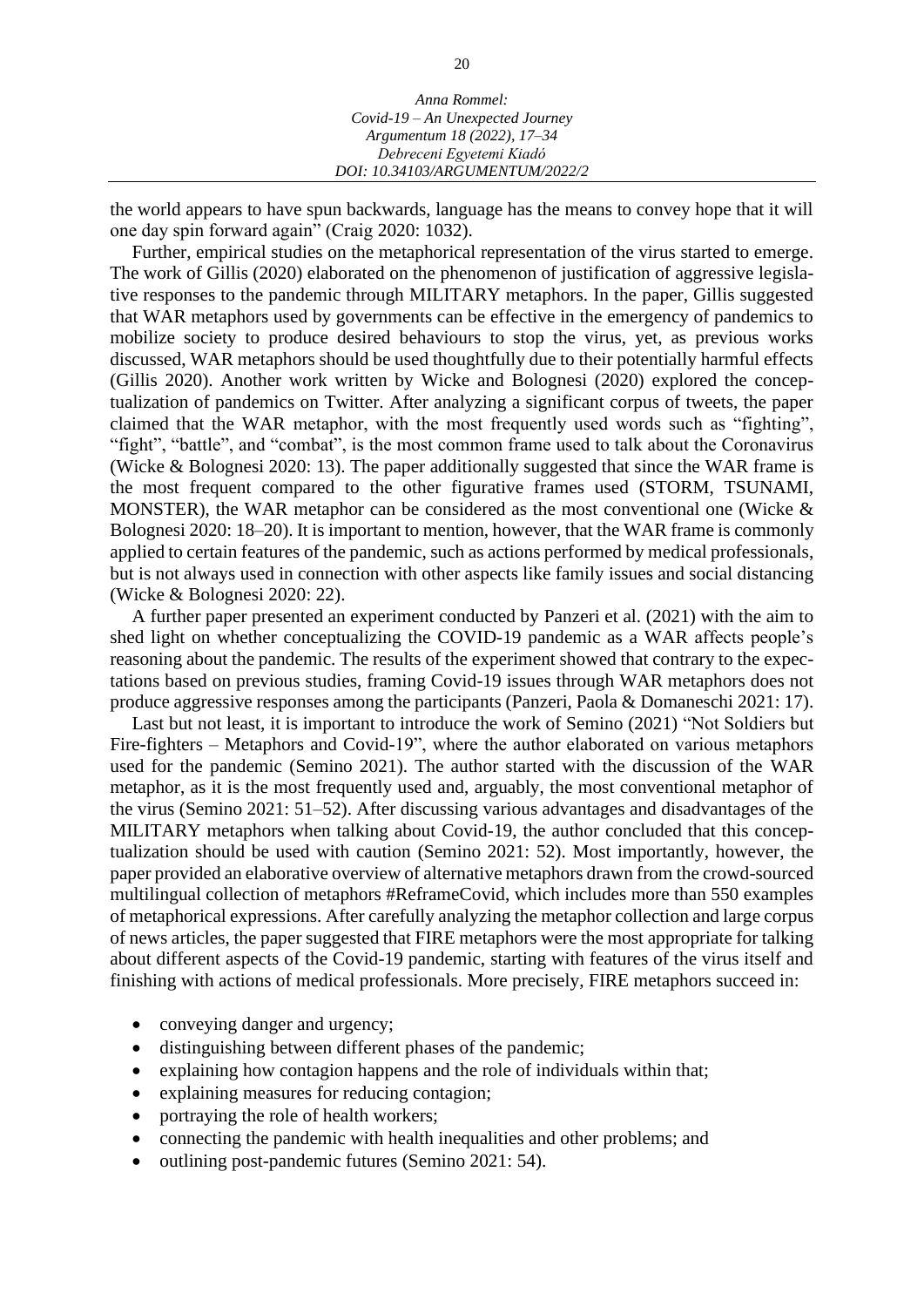| Anna Rommel:                     |
|----------------------------------|
| Covid-19 - An Unexpected Journey |
| Argumentum 18 (2022), 17-34      |
| Debreceni Egyetemi Kiadó         |
| DOI: 10.34103/ARGUMENTUM/2022/2  |

After providing strong arguments for why the FIRE metaphors are particularly apt for conceptualizing Covid-19, the author emphasized the fact that a single source domain is not capable of covering all aspects of a target domain and, at the same time, cannot be suited for every audience (Semino 2021: 56). For instance, FIRE metaphors omit the asymptomatic transmission aspect of the virus and are not appropriate for the audiences that regularly face the threat of fire (Semino 2021: 56). Nevertheless, the author concluded that the FIRE source domain, being able to cater to crucial aspects of Covid-19, is particularly appropriate, especially compared to the source domain of WAR (Semino 2021: 56). The Discussion section, however, will provide a critical look at the FIRE metaphors once again from the perspective of doctors that were involved in the present research and kindly shared their opinions.

#### **3 Methodology**

The preceding sections have thoroughly covered the previous studies on the metaphorical conceptualization of Covid-19 and have identified potential problems and omissions in the literature. Indeed, the above-mentioned research did not focus on the conceptualizations of the virus by medical professionals, which would be crucial for building an appropriate communication about Covid-19. Thus, the present work aims to fill in this major gap in the available literature by closely working with doctors and laypeople in order to find how they conceptualize the virus. The present paper, therefore, is looking to answer the following two main research questions: "How do doctors conceptualize Covid-19?" and "What are the main differences in the conceptualizations of Covid-19 between doctors and laypeople?". In compliance with the research question, the study hypothesizes that (H1) there are considerable differences between the metaphorical conceptualization of the virus between doctors and laypeople.

In order to obtain the data to answer the research questions, a one-item questionnaire was constructed in the form of a Word Document and was sent out to the participants by email with the instruction to fill it out and send it back in the same form. The questionnaire was sent out to 70 doctors and 70 laypeople (office workers of the analytics and marketing department); however, only 68 responses came back from each group. Thus, the final sample of the research contains 68 doctors and 68 laypeople. It is important to mention that all the respondents were Russian and, consequently, the questionnaire was conducted in the Russian language. The only question included in the questionnaire was stated in the following way: "Please compare Covid-19 to someone or something by completing the following sentence: Covid-19 is…, because…". The metaphors were identified with the help of the Metaphor Identification Procedure (MIP). The four steps developed by the Pragglejaz group (2007) were followed in order to determine whether certain words were used metaphorically or not. Although MIP (Praggalejaz Group 2007) was used as the main method of the metaphor identification process, 2 cases required a deviation from the MIP, as the respondents included *like* in their explanations for their comparisons. As the MIP is not designed to identify similes as metaphorical, a related procedure called MIPVU (Steen et al. 2010) was used for the two exceptional cases. Hence, using the MIPVU for the deviant cases allowed us to identify those as metaphorical, as even though those responses contained the word *like* on the linguistic level, on the conceptual level they are still regarded as a metaphor (Steen et al. 2010: 94–95).

While the question made it possible to collect clear source domains for the virus together with the justifications of the participants' choices, there are, undoubtedly, several limitations of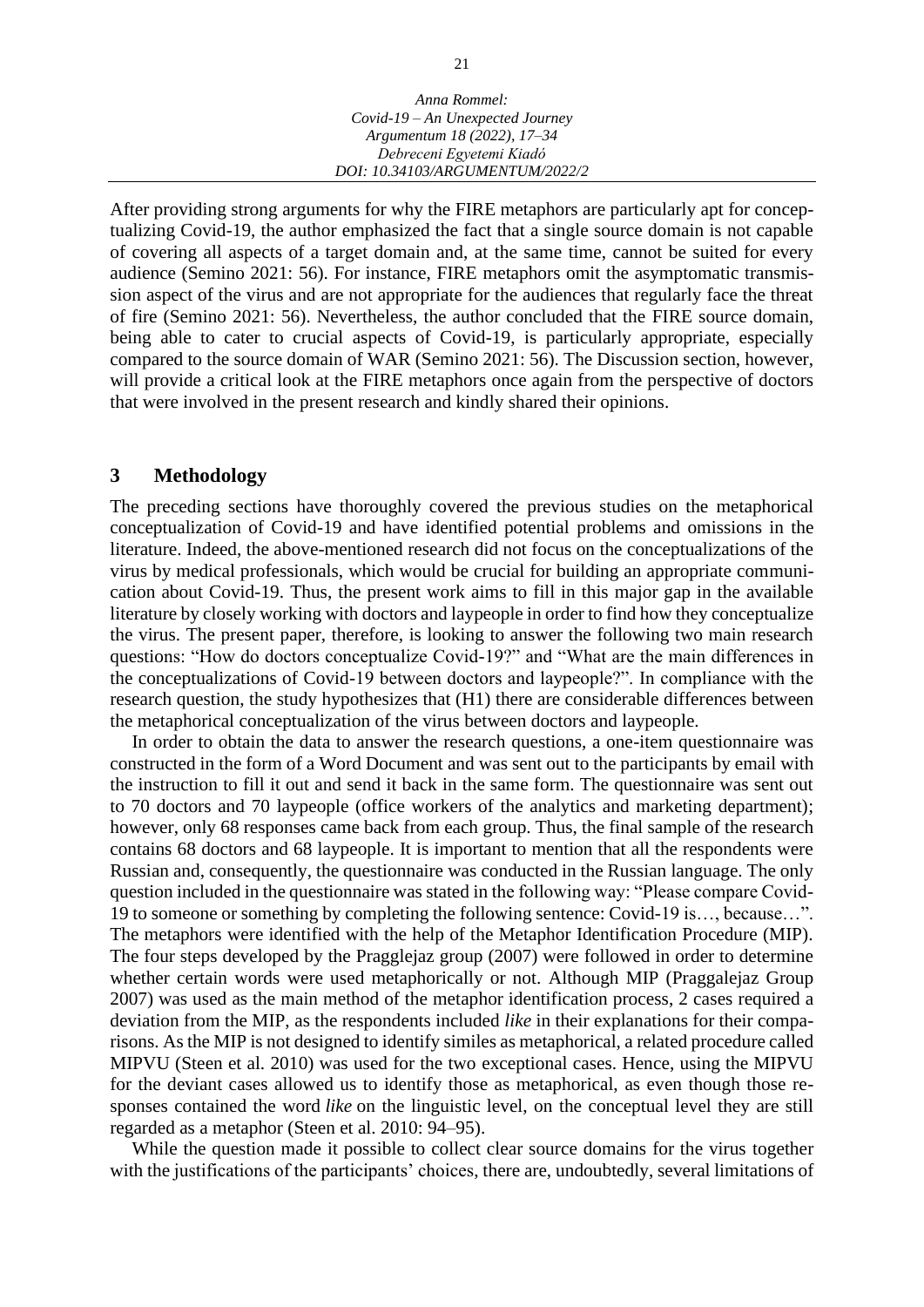such a method. For instance, the method does not require detailed elaboration with further explanations of the conceptualization as the essay method does; thus, some answers could be unconscious and impulsive (Benczes & Ságvári 2018). Moreover, metaphors of the "A is B" format are uncommon in naturally-occurring discourse (Cameron 1999: 15). This could result in participants coming up with metaphorical utterances for the ideas that could have been equally well expressed by using literal language (Deignan 2005: 2). Thus, it could lead to the formation of creative metaphors (Deignan 2005: 110–111). Furthermore, another drawback of the data collection method used by the present paper is the fact that not every response received from the participants can be a priori considered a metaphor (Deignan 2005). In "A is B" statements, "B" can be a category label for categorizing Covid-19 and not a metaphorical source domain. However, using the MIP allows us to separate metaphors from non-metaphorical expressions; therefore, the validity of this disadvantage for the present research is minimal.

Nevertheless, it was important to make sure that the questionnaire is short and easy to fill out so that doctors would find time to answer the question even with their busy schedules. Therefore, the method used allowed us to acquire a maximum number of responses due to its simplicity.

As stated above, the total sample size of the present study is 136 participants (68 doctors and 68 office workers). In the earliest stage of data analysis, the responses were methodically checked through on whether the answers could be coded as a source domain for Covid-19. Luckily, all the responses received could be identified as a metaphor, most of them being a single word (noun) or a short phrase. However, some of the responses were rather ambiguous or unclear due to their unconventionality ("social catastrophe", "lesson" "Russian Roulette'') and needed to be clarified over a phone call, which also allowed to collect opinions of the doctors on FIRE metaphors which were discussed by the previous section in detail. It should be noted that no problematic responses were spotted among the answers of laypeople since they tend to use more conventional metaphors, as the Results section will show. Once receiving the necessary clarifications from doctors, the responses were coded as source domains and further analyzed for differences between the two sample groups.

#### **4 Results**

After collecting the data and coding the responses into source domains, 29 different conceptual metaphors were identified. Several source domains, however, require a more detailed justification of why those should be interpreted metaphorically rather than considered as literal statements. For instance, the explanations of the respondents who stated that COVID-19 IS A CRISIS clearly show that the word *кризис* 'crisis' was not used in its basic sense of "резкое изменение в каком-либо положении, состоянии" 'a sudden change in some kind of situation, state' (*Efremova's Explanatory Dictionary* (EED) *кризис* 'crisis' [https://lexicography.online/explanatory/efremova/к/кризис\)](https://lexicography.online/explanatory/efremova/к/кризис). The majority of the respondents rather relied on the secondary meaning that defines *кризис* 'crisis' as "разг. Затруднительное положение (обычно вызванное финансовыми неурядицами или сложностями душевного состояния)" 'informal. Predicament (usually caused by financial or mental difficulties)' (EED *кризис* 'crisis' [https://lexicography.online/explanatory/efremova/к/кризис\)](https://lexicography.online/explanatory/efremova/к/кризис). Accordingly, the respondents claimed that COVID-19 IS A CRISIS, because "… we have to question who we really are" and "… I had to face myself and rediscover who I am". Moreover, some doctors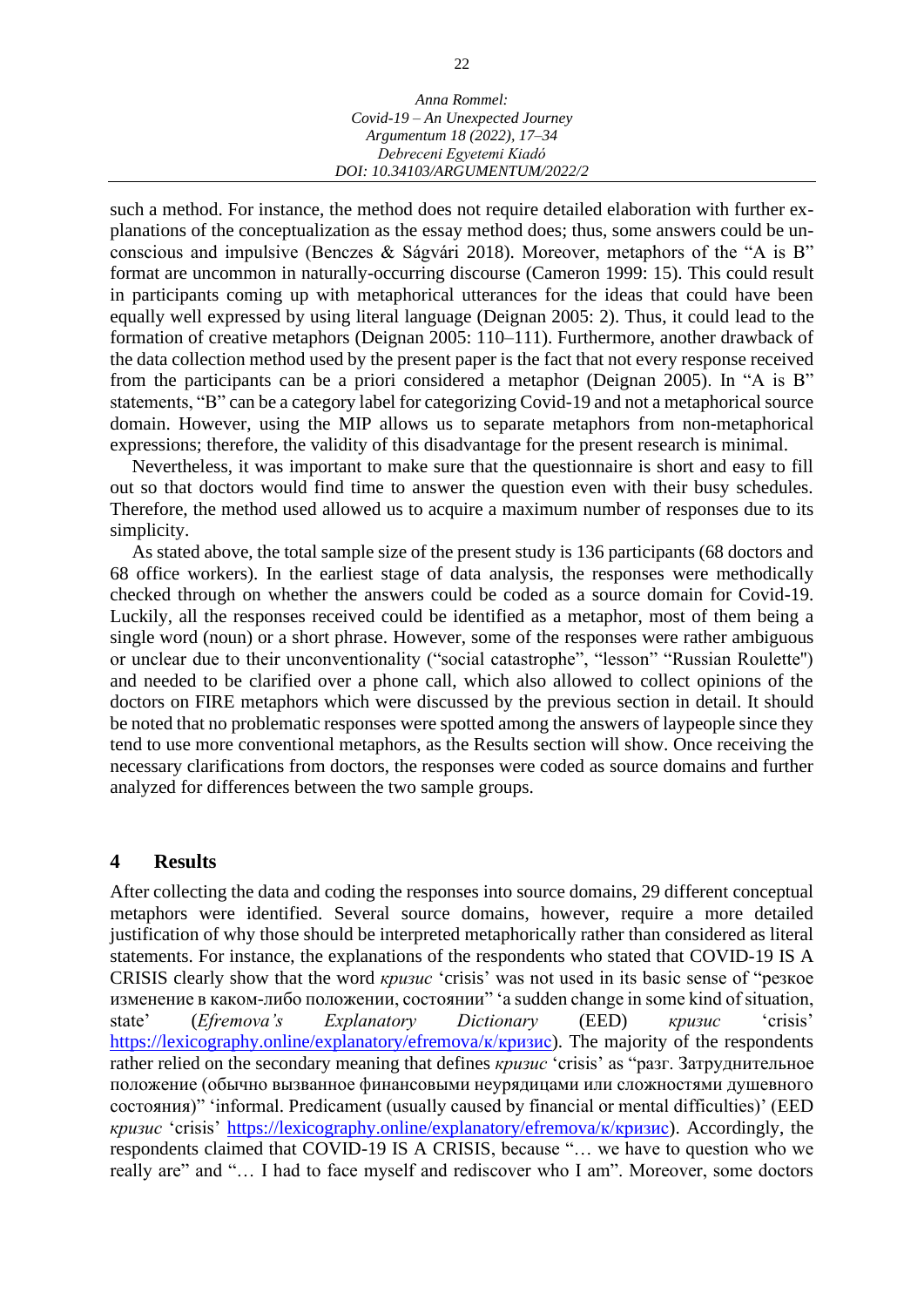referred to the *crisis* in the sense of "переломный момент в течение болезни, ведущий к улучшению или ухудшению состояния больного" 'a turning point in the course of a disease leading to an improvement or deterioration in the patient's condition'(EED *кризис* 'crisis' [https://lexicography.online/explanatory/efremova/к/кризис\)](https://lexicography.online/explanatory/efremova/к/кризис). Moving further, those respondents who linked Covid-19 to *мистика* 'mystery' implied the secondary meaning of the word, which defines it as "перен. разг. Нечто непонятное, необъяснимое, загадочное" 'figurative, informal. Something incomprehensible, inexplicable, mysterious' (EED *мистика* 'mystery' [https://lexicography.online/explanatory/efremova/м/мистика\)](https://lexicography.online/explanatory/efremova/м/мистика). More precisely, the respondents referred to the virus as *мистика* 'mystery' in the sense of a movie genre. This meaning of the word is borrowed from the English language, where the word *mystery* can be defined as "a story, film or play in which events take place that are not explained until the end, especially a crime such as murder" (*Macmillan Dictionary* (MD) *mystery* https://www.macmillandictionary.com/dictionary/british/mystery\_1#mystery\_1 \_11). The meaning becomes evident from the respondents' explanations that state that COVID-19 IS A MYSTERY because "we watch the situation uncover like a thriller series on the TV" and "we can't wait to see who is to blame at the end". In order to make the meaning of the MYSTERY source domain more evident, Table 1 includes its synonym (THRILLER) in brackets. In the answers that included SOCIAL CATASTROPHE, the respondents highlighted the fact that the Covid-19 situation is difficult for every person involved, regardless of whether the individual was exposed to the actual virus or not (e.g. "Covid-19 is a social catastrophe because everyone involved (even those individuals who are not exposed to the virus) has to go through difficult changes in their daily lives" and "Covid-19 is a social catastrophe, because all of us are experiencing great discomfort and have to change the ways we live"). From the detailed explanations provided by the respondents, it becomes evident that the answers rely on the secondary meaning of the word *катастрофа* 'catastrophe' that is "потрясение, влекущее за собой резкий перелом в личной или общественной жизни.

Социальная катастрофа." 'a shock that entails a sharp change in personal or social life.

Social catastrophe.' (*Popular Russian Dictionary* (PRD) *катастрофа* 'catastrophe' [https://popular.academic.ru/1662/катастрофа\)](https://popular.academic.ru/1662/катастрофа) rather than on the basic meaning that defines a *catastrophe* as "крупное неожиданное событие с трагическими последствиями" 'a major unexpected event with tragic consequences' ( RPD *катастрофа* 'catastrophe' [https://popular.academic.ru/1662/катастрофа\)](https://popular.academic.ru/1662/катастрофа). Thus, the responses are interpreted metaphorically and SOCIAL CATASTROPHE is included in Table 1 as a source domain. As for the source domain of PUNISHMENT (FROM GOD), it can be argued that those who believe in God can literally take Covid-19 as a punishment. Nevertheless, in their answers, the respondents typically referred to Covid-19 as a punishment from God in a somewhat ironic way. They highlighted the fact that due to the lack of scientific evidence for the origin of the virus, we find ourselves in a situation where we need to look for any other explanation. This can be equated with the times when science was not developed, and almost every phenomenon was explained by God(s) (e.g. "Covid-19 is a punishment from God because we are like Vikings that explained thunders by the rage of the Gods as they had no other explanations", "Covid-19 is a punishment from God because it feels like we are back in ancient times when we couldn't explain and cure any illness"). At the same time, the PUNISHMENT FROM GOD source domain can be considered inherently metaphoric, since it is based on the metaphorization of GOD AS A STRICT FATHER; thus, COVID-19 IS A PUNISHMENT TOOL in the hands of a STRICT FATHER. Indeed, studies suggest that the parental metaphor for God highlights the idea of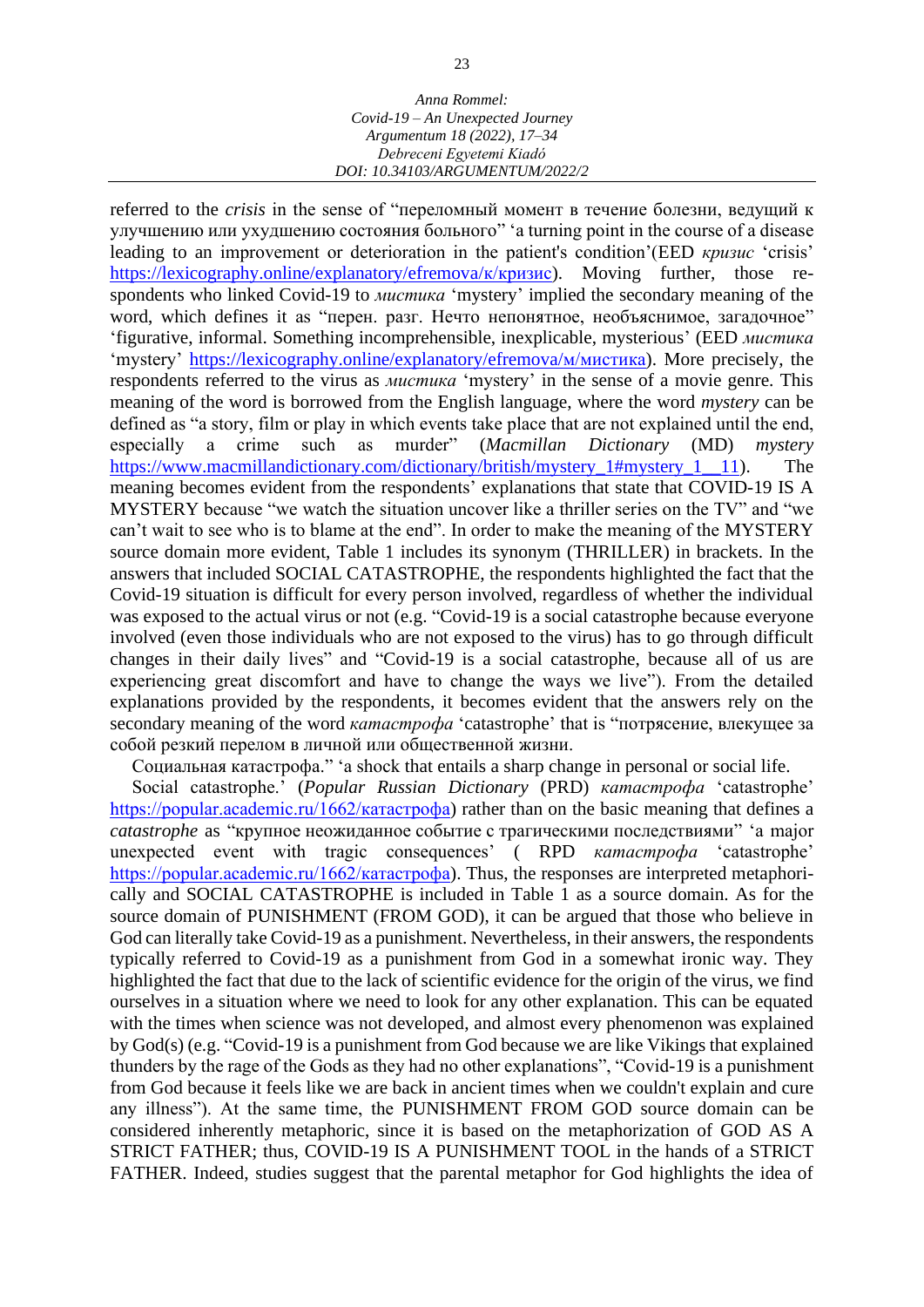| Anna Rommel:                       |  |
|------------------------------------|--|
| $Covid-19 - An Unexpected Journey$ |  |
| Argumentum 18 (2022), 17-34        |  |
| Debreceni Egyetemi Kiadó           |  |
| DOI: 10.34103/ARGUMENTUM/2022/2    |  |

authority and punishment (Dille 2004: 17–18). Considering the argumentation above, PUNISHMENT FROM GOD is the source domain for the virus; therefore, it is included in Table 1.

After the metaphors were thoroughly examined, several of them were classified under more general source domains for the sake of easier and clearer analysis. Nevertheless, the more concrete, subordinate-level metaphors are still included in the Table 1 with data analysis below. For instance, as can be seen in the table, such metaphors as COVID-19 IS A TURN, NEW STAGE, CROSSROAD and BUMPY ROAD were grouped under the source domain of JOURNEY, while under the source domain of WAR such metaphors as COVID-19 IS AN ENEMY, AGGRESSOR, SPY AND MISSILE IN THE CALM SKY can be found. Overall, 15 different source domains were distinguished. Undoubtedly, the grouping could be executed differently, for example, the COVID-19 IS A POLITICAL GAME metaphor could also be categorized under the GAME source domain. Furthermore, COVID-19 IS A POLITICAL GAME source domain is inherently metaphoric, since it is based on the metaphorization of politics as a game-like activity. However, respondents' short elaborations on why they have used one or the other metaphor were taken into consideration while grouping; thus, the classification decisions were based on the meaning the participants implied by the comparisons. Apart from that, one may argue that COVID-19 IS A NEW STAGE metaphor could be classified under the THEATRE PERFORMANCE source domain rather than under the JOURNEY source domain. However, it is important to once again emphasize that the research was conducted in the Russian language and during the translation process the word *stage* was chosen as the closest in meaning to the Russian word *этап*, which has a basic meaning of "промежуток времени, период, отмеченный каким-л. событием" 'a period of time, a period characterized by some event' (EED *этап* 'stage' [https://lexicography.online/explanatory/efremova/э/этап\)](https://lexicography.online/explanatory/efremova/э/этап) and a secondary meaning (which was intended by the participants based on their explanations) of "отдельная часть, отрезок какого-л. Пути" 'a separate part, a segment of a journey' (EED *этап* 'stage' [https://lexicography.online/explanatory/efremova/э/этап\)](https://lexicography.online/explanatory/efremova/э/этап). The Russian word, however, does not have meanings related to the theatre (EED *этап* 'stage' [https://lexicography.online/explanatory/efremova/э/этап\)](https://lexicography.online/explanatory/efremova/э/этап). Consequently, COVID-19 IS A NEW STAGE metaphor is classified under the source domain of JOURNEY.

The discussion section will provide a more detailed explanation of the meaning of certain conceptualizations. All in all, keeping subordinate-level metaphors in the final data set allows the present study to pay respect to the important details which can provide useful insights into differences in metaphorical conceptualizations in the two sample groups.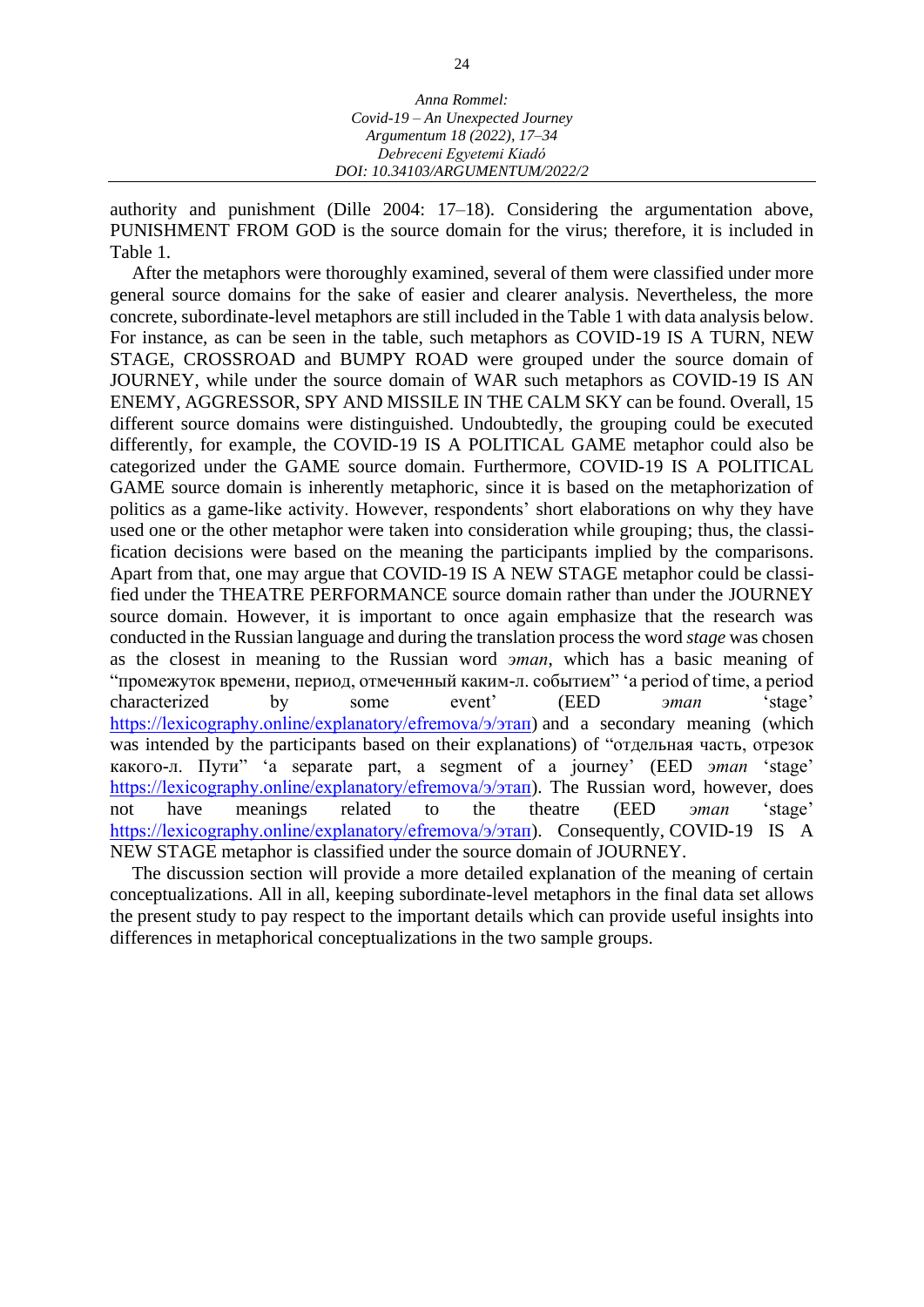|                                   | Total<br>Count          | Total<br>Percent | Count<br>(Doctors)      | Count<br>(Laypeople)    | Percent<br>(Doctors) | Percent<br>(Laypeople) |
|-----------------------------------|-------------------------|------------------|-------------------------|-------------------------|----------------------|------------------------|
| <b>JOURNEY</b>                    | 25                      | 18.4%            | 22                      | $\overline{3}$          | 16.2%                | 2.2%                   |
| <b>TURN</b>                       | 9                       | 6.6%             | 8                       | 1                       | 5.9%                 | 0.7%                   |
| <b>NEW STAGE</b>                  | $\overline{7}$          | 5.1%             | 5                       | $\overline{2}$          | 3.7%                 | 1.5%                   |
| CROSSROAD                         | 7                       | 5.1%             | 7                       | 0                       | 5.1%                 | 0.0%                   |
| <b>BUMPY ROAD</b>                 | $\overline{2}$          | 1.5%             | $\overline{2}$          | 0                       | 1.5%                 | 0.0%                   |
| <b>WAR</b>                        | 24                      | 17.6%            | $\overline{2}$          | 22                      | 1.5%                 | 16.2%                  |
| <b>ENEMY</b>                      | 13                      | 9.6%             | 0                       | 13                      | 0.0%                 | 9.6%                   |
| <b>WAR</b>                        | 4                       | 2.9%             | 0                       | $\overline{\mathbf{4}}$ | 0.0%                 | 2.9%                   |
| AGGRESSOR                         | 3                       | 2.2%             | $\mathbf{1}$            | $\overline{2}$          | 0.7%                 | 1.5%                   |
| MISSILE IN THE CALM SKY           | $\overline{2}$          | 1.5%             | 0                       | $\overline{2}$          | 0.0%                 | 1.5%                   |
| SPY                               | $\overline{2}$          | 1.5%             | $\mathbf{1}$            | $\mathbf{1}$            | 0.7%                 | 0.7%                   |
| NATURAL DISASTER                  | 17                      | 12.5%            | $\overline{4}$          | 13                      | 2.9%                 | 9.6%                   |
| NATURAL DISASTER                  | 11                      | 8.1%             | 3                       | 8                       | 2.2%                 | 5.9%                   |
| <b>HURRICANE</b>                  | $\overline{\mathbf{3}}$ | 2.2%             | 0                       | 3                       | 0.0%                 | 2.2%                   |
| <b>FIRE</b>                       | $\overline{2}$          | 1.5%             | 1                       | 1                       | 0.7%                 | 0.7%                   |
| <b>TSUNAMI</b>                    | $\mathbf{1}$            | 0.7%             | $\mathbf 0$             | $\mathbf{1}$            | 0.0%                 | 0.7%                   |
| PUZZLE                            | 11                      | 8.1%             | 11                      | $\overline{0}$          | 8.1%                 | 0.0%                   |
| PUZZLE TO BE SOLVED               | 6                       | 4.4%             | 6                       | 0                       | 4.4%                 | 0.0%                   |
| <b>QUESTION TO BE</b><br>ANSWERED | 5                       | 3.7%             | 5                       | 0                       | 3.7%                 | 0.0%                   |
| <b>CRISIS</b>                     | 10                      | 7.4%             | $\overline{5}$          | $\overline{5}$          | 3.7%                 | 3.7%                   |
| <b>CRISIS</b>                     | 10                      | 7.4%             | 5                       | 5                       | 3.7%                 | 3.7%                   |
| <b>LESSON</b>                     | 8                       | 5.9%             | $\overline{5}$          | $\overline{3}$          | 3.7%                 | 2.2%                   |
| LESSON                            | 8                       | 5.9%             | 5                       | 3                       | 3.7%                 | 2.2%                   |
| CHALLENGE                         | $\overline{7}$          | 5.1%             | $\overline{7}$          | $\overline{O}$          | 5.1%                 | 0.0%                   |
| MARATHON                          | 4                       | 2.9%             | 4                       | 0                       | 2.9%                 | 0.0%                   |
| <b>CHALLENGE</b>                  | 3                       | 2.2%             | $\overline{\mathbf{3}}$ | 0                       | 2.2%                 | 0.0%                   |
| <b>POLITICS</b>                   | $\overline{6}$          | 4.4%             | $\overline{1}$          | $\overline{5}$          | 0.7%                 | 3.7%                   |
| POLITICAL GAME                    | 6                       | 4.4%             | $\mathbf{1}$            | 5                       | 0.7%                 | 3.7%                   |
| PUSH TO CHANGE                    | $\overline{5}$          | 3.7%             | $\overline{5}$          | $\overline{0}$          | 3.7%                 | 0.0%                   |
| PUSH TO CHANGE                    | 5                       | 3.7%             | 5                       | 0                       | 3.7%                 | 0.0%                   |
| PUNISHMENT                        | $\overline{4}$          | 2.9%             | $\overline{0}$          | $\overline{4}$          | 0.0%                 | 2.9%                   |
| PUNISHMENT (FROM GOD)             | 4                       | 2.9%             | 0                       | 4                       | 0.0%                 | 2.9%                   |
| ANNOYANCE                         | $\overline{4}$          | 2.9%             | $\overline{0}$          | $\overline{4}$          | 0.0%                 | 2.9%                   |
| PAIN IN THE NECK                  | 4                       | 2.9%             | 0                       | 4                       | 0.0%                 | 2.9%                   |
| <b>FALSE ALARM</b>                | $\overline{A}$          | 2.9%             | $\overline{0}$          | $\overline{4}$          | 0.0%                 | 2.9%                   |
| <b>FALSE ALARM</b>                | 4                       | 2.9%             | 0                       | 4                       | 0.0%                 | 2.9%                   |
| PANDORA'S BOX                     | $\overline{3}$          | 2.2%             | $\overline{2}$          | $\,1\,$                 | 1.5%                 | 0.7%                   |
| PANDORA'S BOX                     | 3                       | 2.2%             | $\overline{2}$          | 1                       | 1.5%                 | 0.7%                   |
| <b>GAME</b>                       | $\overline{2}$          | 1.5%             | $\overline{2}$          | $\overline{0}$          | 1.5%                 | 0.0%                   |
| <b>RUSSIAN ROULETTE</b>           | $\overline{a}$          | 1.5%             | $\overline{2}$          | 0                       | 1.5%                 | 0.0%                   |
| <b>MANIPULATOR</b>                | $\overline{2}$          | 1.5%             | $\overline{0}$          | $\overline{2}$          | 0.0%                 | 1.5%                   |
| <b>MANIPULATOR</b>                | $\overline{2}$          | 1.5%             | 0                       | $\overline{2}$          | 0.0%                 | 1.5%                   |
| <b>MYSTERY</b>                    | $\overline{2}$          | 1.5%             | $\overline{0}$          | $\overline{2}$          | 0.0%                 | 1.5%                   |
| MYSTERY (THRILLER)                | $\overline{2}$          | 1.5%             | 0                       | $\overline{2}$          | 0.0%                 | 1.5%                   |
| SOCIAL CATASTROPHE                | $\overline{2}$          | 1.5%             | $\overline{2}$          | $\overline{0}$          | 1.5%                 | 0.0%                   |
| SOCIAL CATASTROPHE                | $\overline{2}$          | 1.5%             | $\overline{2}$          | 0                       | 1.5%                 | $0.0\%$                |
| <b>Grand Total</b>                | 136                     | 100.0%           | 68                      | 68                      | 50.0%                | 50.0%                  |

*Table 1. Conceptualizations of Covid-19*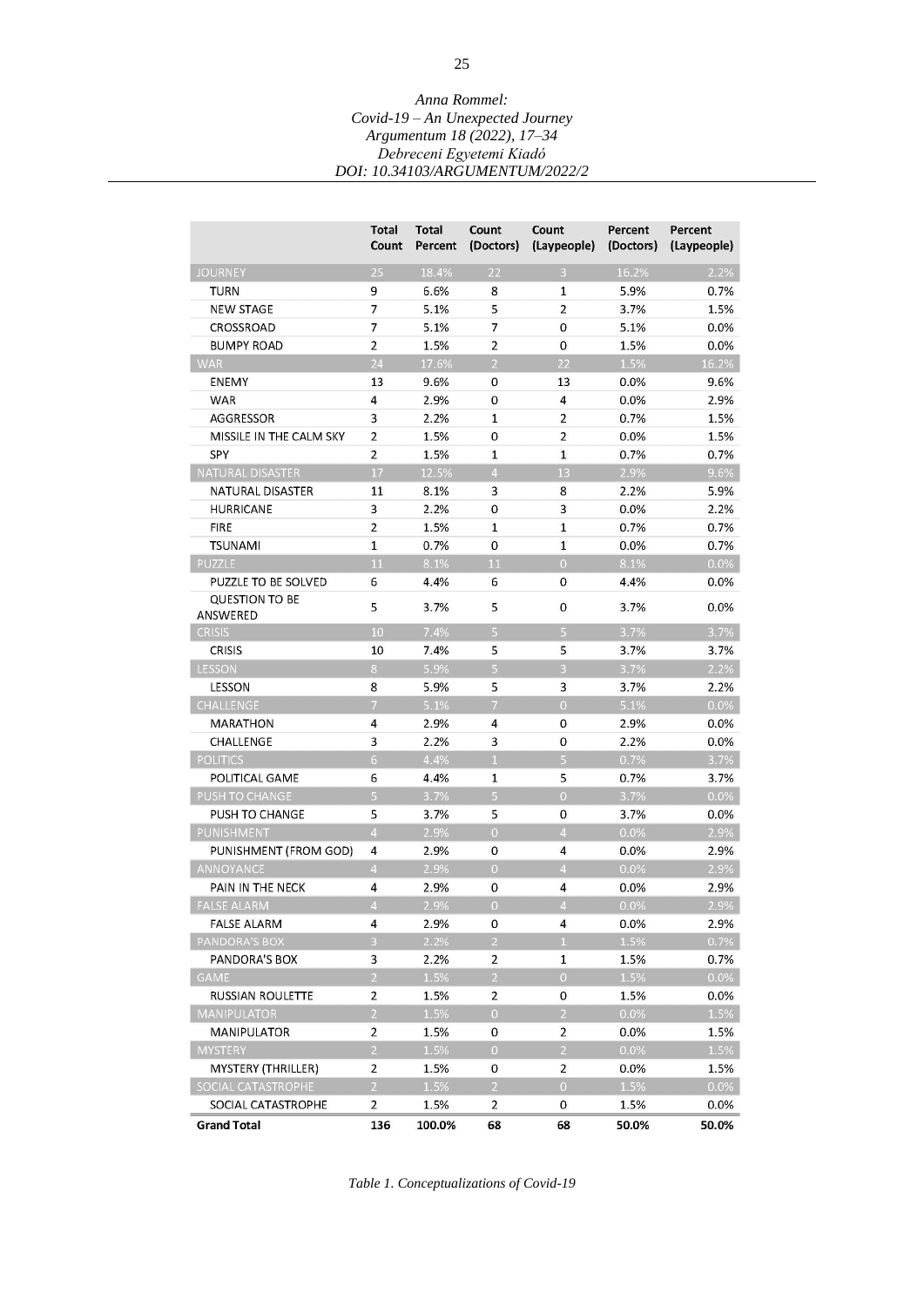| Anna Rommel:                       |
|------------------------------------|
| $Covid-19 - An Unexpected Journey$ |
| Argumentum 18 (2022), 17-34        |
| Debreceni Egyetemi Kiadó           |
| DOI: 10.34103/ARGUMENTUM/2022/2    |

Table 1 presents the results of the research. The first column displays the metaphorical source domain, while the second and third columns, correspondingly, show the total number of tokens and percent of the occurrence of a particular conceptualization. The last four columns present the number of examples and percent of the occurrences of the metaphors found for two sample groups – doctors and laypeople. The data presented in Table 1 are organized from the most to the least common metaphors based on the occurrence of the metaphors in the total sample (doctors and laypeople together).

The first thing that becomes apparent when having a quick look at the table is the top 3 most commonly used metaphors: COVID-19 IS A JOURNEY (18.4 % of all the respondents used the JOURNEY metaphor), COVID-19 IS WAR (17,6%) and COVID-19 IS A NATURAL DISASTER (12.5%). On the one hand, it can be said that this finding is consistent with the claims of the previous research, as the COVID-19 IS WAR and COVID-19 IS A NATURAL DISASTER metaphors have been discussed and criticized by linguists, yet both of them are considered commonly used and rather conventional. On the other hand, the JOURNEY metaphor, being the most commonly used by the respondents in the present research, has not been discussed previously in the literature.

It is crucial to notice, however, that while the two most common conceptualizations for the total sample (doctors and laypeople together) established in the present research are COVID-19 IS A JOURNEY and COVID-19 IS WAR, the JOURNEY metaphor is almost exclusively used by doctors and the WAR metaphor is almost exclusively used by the office workers. It can be clearly seen that the JOURNEY metaphor, with the most common metaphor being COVID-19 IS A TURN, is the most popular conceptualization among doctors (16,5 % of the doctors used this metaphor), while only 2.2% of laypeople used the JOURNEY source domain.

Similarly, in the case of the COVID-19 IS WAR metaphor, 16,5 % of office workers used the WAR source domain to talk about Covid-19, making this conceptualization the most popular metaphor among the laypeople. Only 2 doctors conceptualized the virus as WAR. Interestingly, the most common subtype of the WAR metaphor is COVID-19 IS AN ENEMY, which supports the finding of the previous studies. The ENEMY metaphor, however, was used solely by the office workers, while the doctors that conceptualised Covid-19 through the WAR domain used the AGGRESSOR and SPY metaphors.

Moving further, the third most frequent conceptualization of Covid-19 was NATURAL DISASTER, and it was also mainly used by laypeople. Unexpectedly, only four doctors, compared to thirteen office workers, conceptualized the virus through this domain. The next most frequent metaphor, COVID-19 IS A PUZZLE, in turn, was used solely by doctors. 8,1% of doctors claimed that COVID-19 IS A PUZZLE TO BE SOLVED or A QUESTION TO BE ANSWERED.

Metaphors that follow the top four can be considered somewhat less conventional and less typical; nevertheless, they still play a huge role in identifying differences in conceptualizations of the virus between doctors and laypeople. For instance, while conceptualizations through such source domains as CRISIS, LESSON and PANDORA'S BOX were present in both sample groups, only laypeople used metaphors such as COVID-19 IS A FALSE ALARM, COVID-19 IS A MANIPULATOR, COVID-19 IS A PUNISHMENT FROM GOD, COVID-19 IS A MYSTERY and COVID-19 IS A PAIN IN THE NECK. Apart from that, COVID-19 IS A POLITICAL GAME was also almost solely used by the office workers, as only one doctor used the same conceptualization. At the same time, doctors had several interesting metaphors which were used uniquely by them, such as COVID-19 IS A CHALLENGE, COVID-19 IS A PUSH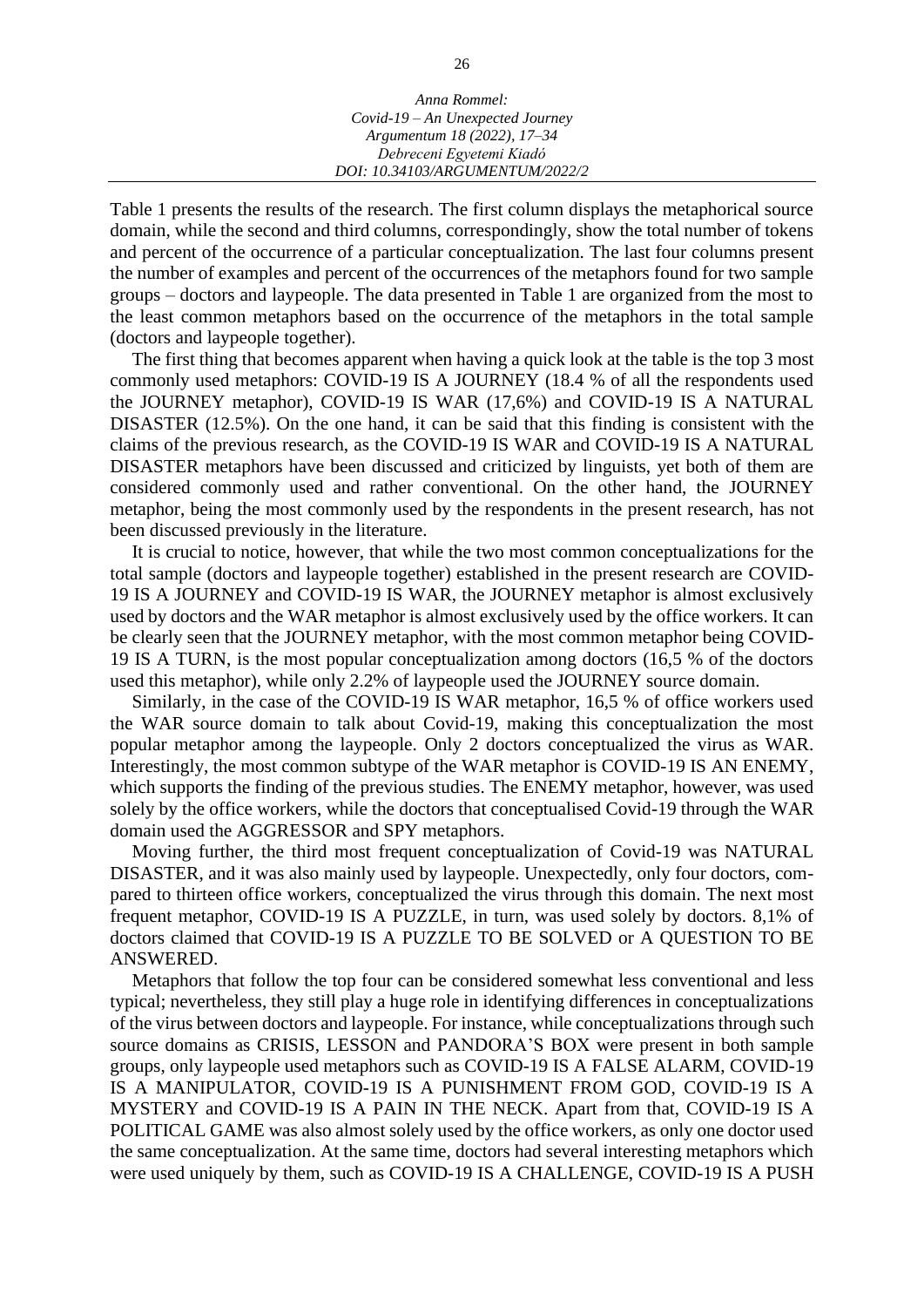TO CHANGE, COVID-19 IS A RUSSIAN ROULETTE and COVID-19 IS A SOCIAL CATASTROPHE.

Although the main differences between the conceptualizations of doctors and laypeople become evident from the presented data that support the hypothesis of the present research, it is important to further elaborate on the results in order to provide clear answers to the research questions.

#### **5 Discussion**

The aim of the present research, as was stated above, is to investigate the conceptualization of Covid-19 among doctors as well as compare it to the laypeople's conceptualization of the virus. The previous section has managed to show the results, yet certain aspects require more detailed elaborations.

To begin with, it is important to discuss the most frequently used metaphor among doctors; namely, COVID-19 IS A JOURNEY. Through this domain, doctors conceptualized the virus as a TURN, implying, mostly, that it is a turn in evolution or, sometimes, a turn in medical science. The TURN was also often described as "unexpected". Similarly, when conceptualizing the virus as a NEW STAGE, doctors were thinking of an evolution, everyday life and medical science, saying that after Covid-19 many things will never go back to the way they were either in social life or in peoples' health. By conceptualizing Covid-19 as a CROSSROAD, doctors implied the choices every person has to make, such as isolating, getting vaccinated etc. Some doctors emphasized that the crossroads represent "crucial, life-saving choices" or even claimed that those have only one correct way. This metaphor manages to reflect the importance of individuals, which may produce desirable behaviours from people. Yet, some may understand this metaphor in an individualistic way and disregard the fact that their choices have a direct influence on others. Lastly, when talking about Covid-19 as a BUMPY ROAD, the doctors highlight the difficulties they face in their professional life. Overall, considering the explanations of the medical professionals, it can be said that the doctors prefer the JOURNEY metaphor as they view the pandemic as something which cannot be avoided and should be treated as a given. Their conceptualizations also suggest that the pandemic should be handled rationally by making the right choices by every individual. Apart from that, based on the extensive use of JOURNEY metaphors by doctors it can be hypothesized that they conceptualize their lives as doctors as a straight journey, while the diseases make tremendous changes in their career. Thus, COVID-19 IS A JOURNEY does not convey fear and danger but rather focuses on the differences and challenges it brings.

WAR metaphors, which seem to be almost fully rejected by doctors and most commonly used by laypeople, particularly highlight the danger of the virus, validate the need for strict measures and create a sense of common responsibility. While the WAR metaphor has certain advantages that could be beneficial in the pandemics, handling processes, doctors intuitively prefer calmer, more rational metaphors. Interestingly, even those two doctors who conceptualized Covid-19 through the WAR domain, used less conventional and less triggering metaphors with less salient and less central components of the WAR frame such as COVID-19 IS A SPY, implying that it silently got through international borders, and COVID-19 IS AN AGGRESSOR, implying that the virus starts conflict without a reason. Undoubtedly, COVID-19 IS A SPY metaphor usage is motivated by the cultural background of the respondents. When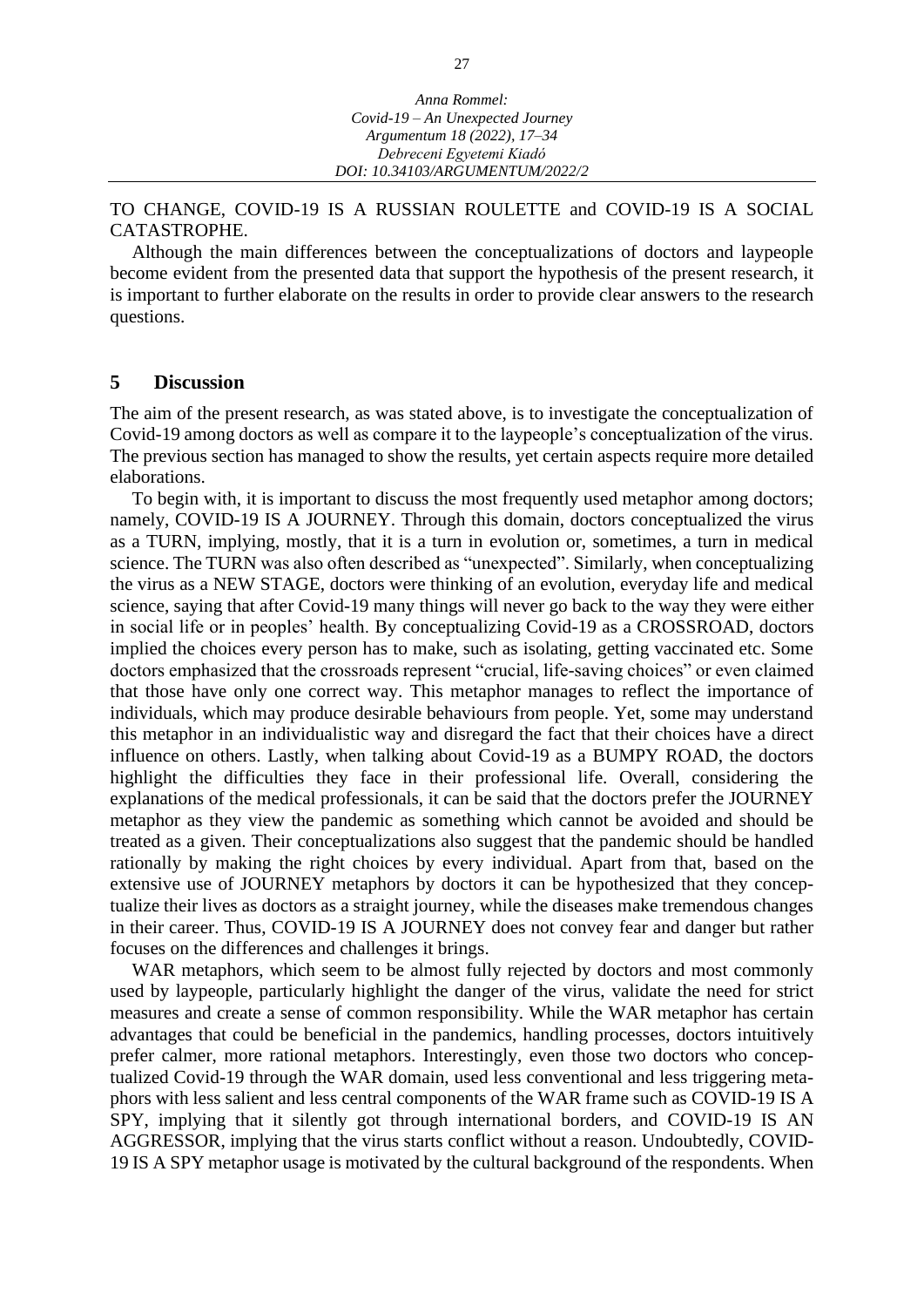| Anna Rommel:                       |  |
|------------------------------------|--|
| $Covid-19 - An Unexpected Journey$ |  |
| Argumentum 18 (2022), 17–34        |  |
| Debreceni Egyetemi Kiadó           |  |
| DOI: 10.34103/ARGUMENTUM/2022/2    |  |
|                                    |  |

you know the exact intention behind the two aforementioned metaphors, they could even be, arguably, put separately and not grouped under the WAR source domain.

At this point, it is important to refer to the work of Flusberg et al. (2018) in which they make several essential claims about WAR metaphors in public discourse. The researchers emphasize that WAR metaphors evoke a sense of fear, which, on the one hand, can be beneficial for motivating people to pay attention, to change their opinions and to recognise the danger of the disease (Flusberg et al. 2018: 6). At the same time, the researchers state that the fear caused by WAR metaphors can be harmful and de-motivating (Flusberg et al. 2018: 7). The present research clearly shows that doctors prefer different, fear-free ways to grab attention and promote desirable behaviour from laypeople. By using the peaceful JOURNEY metaphors, doctors manage to highlight the danger of the disease (COVID-19 IS A BUMPY ROAD) as well as foreground the importance of individual choices and behaviour (COVID-19 IS A CROSSROAD). The other metaphors used by doctors, such as COVID-19 IS A PUSH TO CHANGE and COVID-19 IS A LESSON, also target the change in public opinions and highlight the importance of behavioural changes during the pandemic. Based on doctors' metaphorization of the virus and their rejection of WAR metaphors, the present research tilts towards supporting the claim that war metaphors in medicine, especially in the description of the fastspreading virus, can cause unnecessary panic and discourage people from taking prevention actions against the Covid-19. And although WAR metaphors seem to come naturally to laypeople (which can be supported by the present research based on the extensive use of WAR metaphors by the office workers), doctors lean towards more peaceful metaphors, which can come naturally based on their background knowledge and experience or be a conscious choice.

Based on the two most popular metaphors in the data set, it can be concluded that, as opposed to laypeople, doctors do not favour WAR metaphors, especially the more conventional ones such as COVID-19 IS AN ENEMY, which conveys the urge and the danger of the pandemic. On the contrary, doctors prefer the more rational and less violent metaphor of the JOURNEY, which puts the inevitability of the virus and the role of individual decisions in the foreground. From these two examples, it can be seen that doctors prefer more neutral, somewhat less conventional yet still powerful metaphors, while laypeople favour stronger, more aggressive, more explicit and more conventional metaphors for Covid-19.

The previous argumentation can be further supported with other examples from the data set; for instance, the NATURAL DISASTER source domain, which also promotes the danger and the urge of the virus, is preferred and is widely used by laypeople, while doctors are more cautious with its use. Medical professionals, in turn, prefer the PUZZLE TO BE SOLVED or QUESTION TO BE ANSWERED metaphors that highlight the importance of their work and the unpredictability of the virus. These metaphors also imply that the puzzle of Covid-19 is not solved yet; thus, people should be cautious and should be willing to accept certain restrictive measures that are imposed on them. Once again, even though the metaphors used by doctors are more neutral, they can still convey important messages regarding the virus without causing unnecessary panic among people.

The other metaphors that are favoured by doctors are COVID-19 IS A CHALLENGE and COVID-19 IS A MARATHON, the use of which helped them to highlight the obstacles they are facing in professional life, as well as the fact that everyone is facing difficulties and should "…strengthen up for the Covid-19 marathon". The LESSON metaphor, which is another popular conceptualization among doctors, carries a different meaning. By conceptualizing Covid-19 as a LESSON, doctors (5), as well as some laypeople (3), imply that the virus is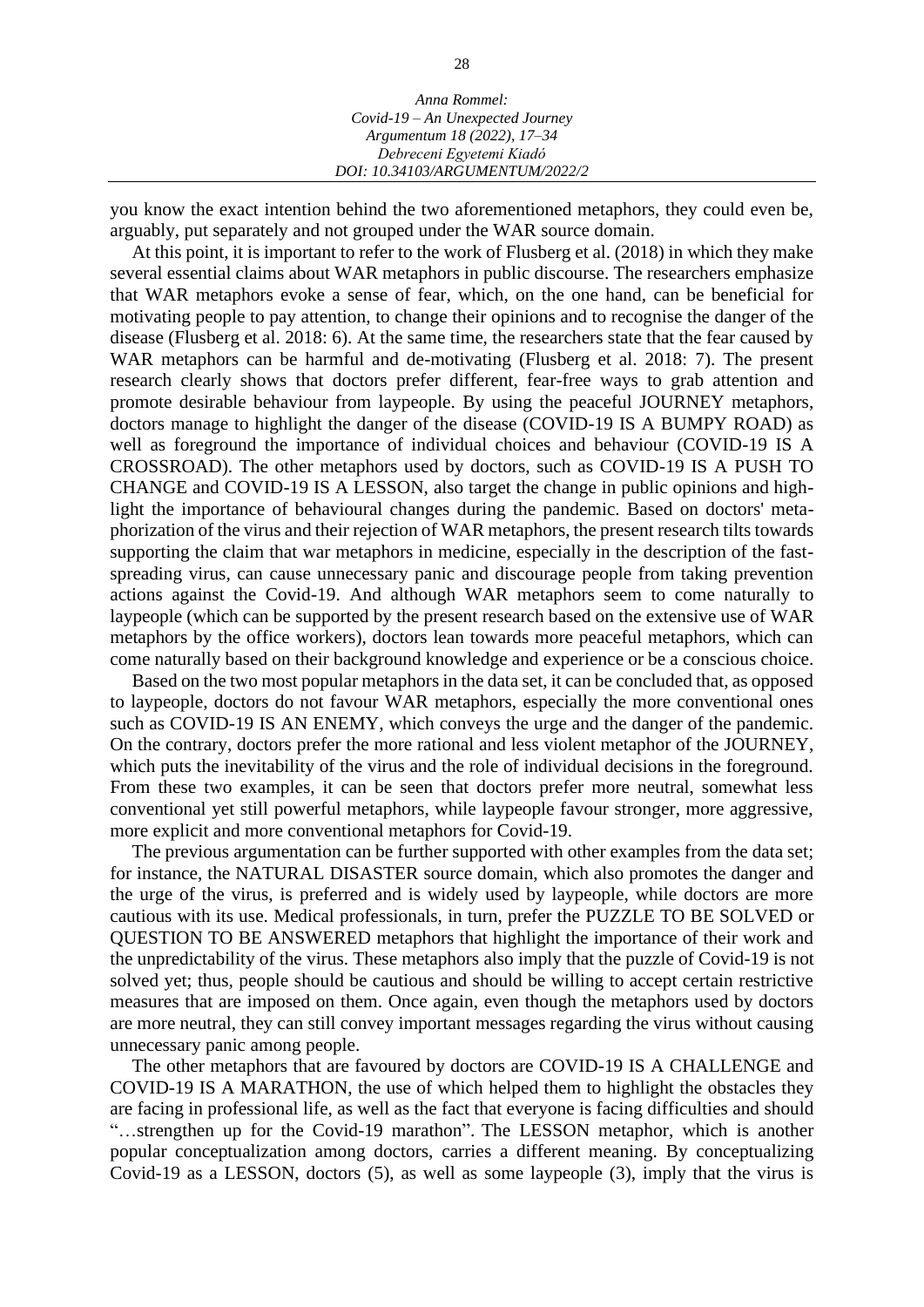teaching us to appreciate those little things in everyday life which due to Covid-19 became unavailable. Seeing people's faces on the streets, breathing air without masks were the things mentioned among others.

The two other unconventional metaphors that some doctors use are COVID-19 IS A RUSSIAN ROULETTE and COVID-19 IS A SOCIAL CATASTROPHE. In the case of the RUSSIAN ROULETTE, doctors highlight the nature of the virus as, unfortunately, the outcome of getting it are unpredictable and can be deadly. This metaphor also suggests that every person who chooses to not get a vaccine or to be in crowded places with an unknown vaccination rate is pulling the trigger by himself or herself (e.g. "Covid-19 is a Russian roulette, because every person is playing it by attending crowded places and by not getting vacinated."). The SOCIAL CATASTROPHE metaphor, in turn, views Covid as a event that highlights the weaknesses and vulnerabilities in the ways social life is organized.

Curiously, some laypeople conceptualized Covid-19 as a FALSE ALARM (4 respondents), referring to "The boy who cried wolf" story, and even as a MANIPULATOR (2 respondents). These respondents highlighted the fact that they do not believe in Covid-19 at all or, at least, do not consider it dangerous (e.g. "Covid-19 is a false alarm, because next time they will cry "wolf" we will not even care."). Apart from that, the aforementioned metaphors imply that the pandemic is manipulating people to the planet's advantage by making people "…stay at home and use less of the planet's resources" and even by "… manipulating the number of people on Earth to avoid overpopulation". The COVID-19 IS A POLITICAL GAME metaphor, also mostly used by office workers, carries a similar meaning and suggests that pandemic is nothing but a manipulation tool in the hands of politicians. The only doctor who conceptualized the virus in the same way highlighted that the pandemic situation is being used by governments; however, it is not created by them.

Finally, after the results were elaborated on in detail, clear answers to the research questions can be provided. The first research question aims to find out how doctors conceptualize Covid-19. The answer to this research question can be summed up in the following way:

- The most frequent conceptualization used by doctors is COVID-19 IS A JOURNEY, which highlights the inevitability of the virus and creates a sense of control over the lifesaving decisions of every individual.
- The doctors almost entirely reject the WAR metaphors, which are the most conventional ones for representing Covid-19.
- Doctors prefer more neutral, more peaceful, rational and solution-oriented metaphors such as COVID-19 IS A JOURNEY, COVID-19 IS A PUZZLE TO BE SOLVED, COVID-19 IS A CHALLENGE and COVID-19 IS A PUSH TO CHANGE.
- The metaphors used by doctors highlight the role of individuals in the pandemic, which can produce desirable behaviours in society.
- Doctors tend to use metaphors that are least likely to cause panic and distress among people.
- As for conventionality, doctors use more unconventional metaphors for the virus across different source domains.

The second research question aims to uncover the main differences in the conceptualizations of Covid-19 between doctors and laypeople. The differences that were found by the present research include the following: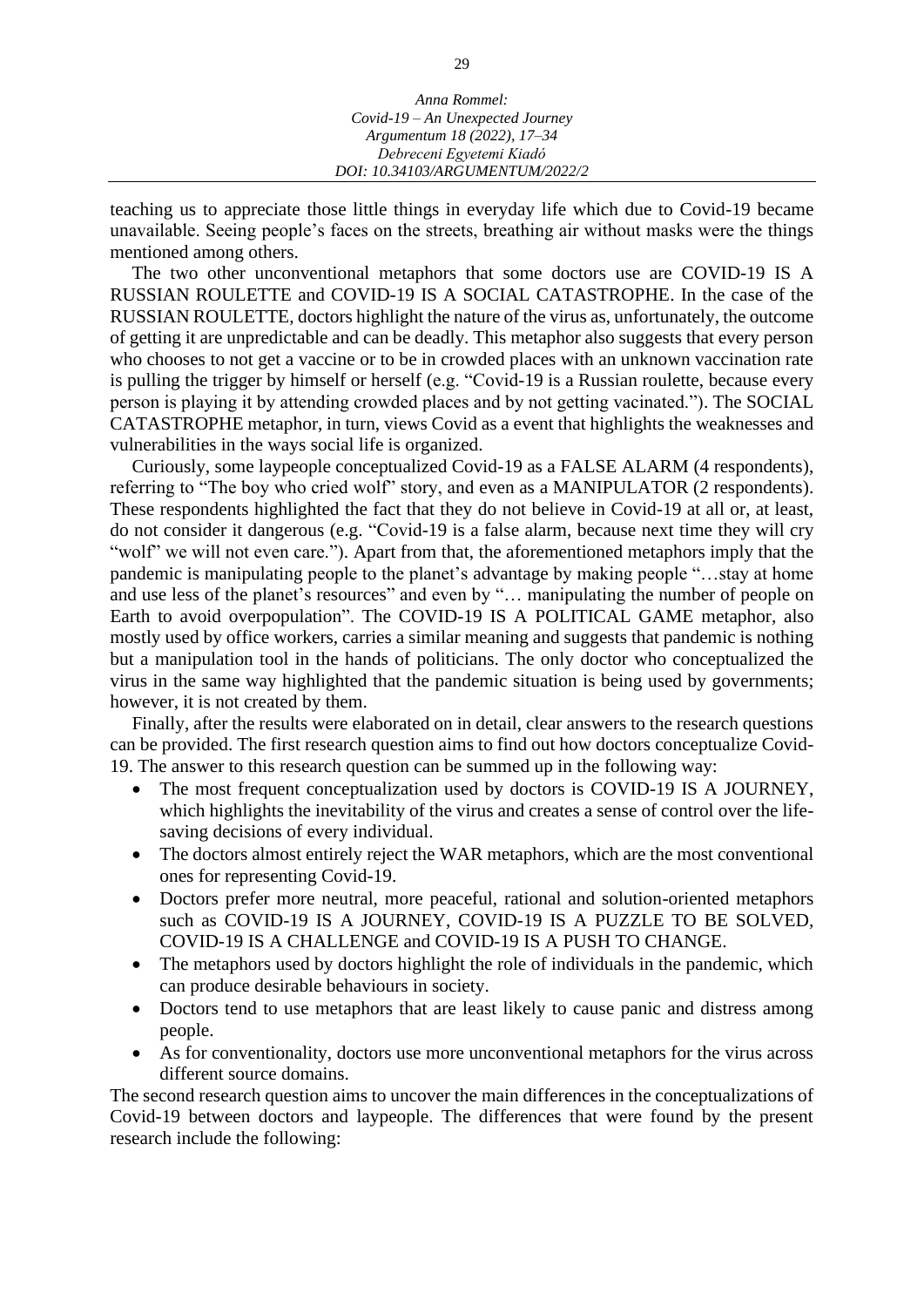- Laypeople favour the COVID-19 IS WAR metaphor above all others, yet doctors almost fully reject it.
- Laypeople tend to conceptualize the virus focusing on its danger, threat and urge, while doctors conceptualize the virus in a more rational, solution-oriented way.
- At the same time, some laypeople doubt the danger of the virus and portray it as MANIPULATOR and FALSE ALARM, while doctors without specifically highlighting the danger of the virus always acknowledge its threat and promote cautious behaviours with their metaphors
- Laypeople tend to use more conventional metaphors, compared to doctors.

Although it is not the goal of the present research to find the reasons behind the conceptualizations of laypeople, it can be assumed, considering the previous research in the field, that their conceptualizations are highly influenced by the media, including political speeches. At the same time, however, it can be said that the WAR source domain comes naturally to be used in case of danger, especially in cultures such as Russian with a long history of wars. All in all, the hypothesis of the present research that there are considerable differences between the metaphorical conceptualization of the virus between doctors and laypeople was supported by the analyzed data and, therefore, can be accepted.

#### *5.2 Criticism of the FIRE metaphor*

As was discussed in detail in the methodology section, 68 doctors took part in the present study. While the answers to the questionnaires were received by email, 15 doctors were contacted by phone call to receive some further explanations and reasoning behind the metaphor they provided. During the conversations, current issues of Covid-19 pandemic including vaccination and representation of the virus were discussed. Seeing that the doctors were, indeed, concerned about the conceptualization of Covid-19 and were therefore interested in the present study, it was a great opportunity to ask their opinion on FIRE metaphors, which were considered the most apt for the Coronavirus, as discussed above (Semino 2021). During the discussion, some useful insights from the doctor's perspective were collected. The doctors' opinions and concerns were then analyzed within the linguistic framework, expanded with further thoughts and will be summed up in the present section. It is important to mention beforehand that the doctors involved in the research were Russian; thus, the conceptualizations and opinions could be culture-specific.

To begin with, the COVID IS FIRE metaphor was introduced to the doctors. Overall, doctors approved the metaphor, their most immediate reaction being the emphasis that the COVID-19 IS FIRE metaphor is more apt and more ethical than WAR metaphors, which, as the present research has shown, are almost entirely rejected by doctors. They mentioned that the COVID-19 IS FIRE metaphor effectively represents the contagion, urgency and danger of the disease, as well as successfully showing different stages of the pandemic.

Nevertheless, some doctors had several concerns about the aforementioned metaphor. One of the arguments against the COVID-19 IS FIRE metaphor was that fire does not always involve danger to human life. Indeed, in some cases fires cause harm to nature (forest fires) and property (vacant burning at night). In the case of Covid-19, doctors emphasize, the danger is present exclusively in relation to human life; thus, saving lives is the only priority during Covid-19. Therefore, the COVID-19 IS FIRE metaphor, while being able to convey the danger of the virus at first glance, does not necessarily focus on the threat to life. The response to the FIRE metaphor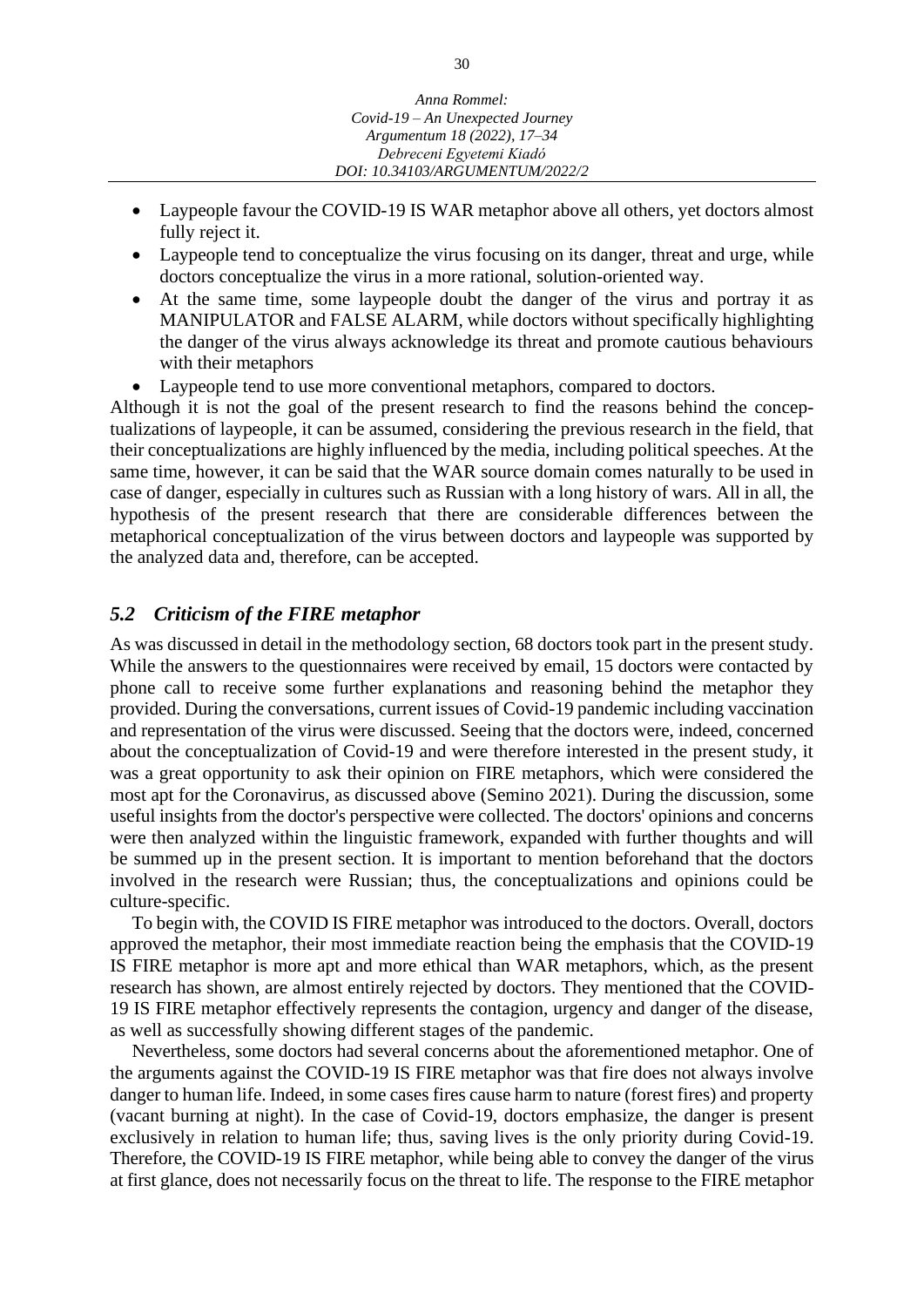| Anna Rommel:                       |  |
|------------------------------------|--|
| $Covid-19 - An Unexpected Journey$ |  |
| Argumentum 18 (2022), 17–34        |  |
| Debreceni Egyetemi Kiadó           |  |
| DOI: 10.34103/ARGUMENTUM/2022/2    |  |

from some people can therefore include distress about their business, job, etc, that, as doctors highlight, is not desirable during the global pandemic and can cause unwanted behaviours.

Apart from that, the doctors mentioned another crucial point – the FIRE metaphor omits the call for action for laypeople. For the most part, when serious fires are happening there are no expectation towards the laypeople. Undoubtedly, no one urges people to get buckets of water and help to stop the fire. Moreover, if we consider additional mappings through the FIRE frame, which will be discussed further in detail, doctors are conceptualized as firefighters; thus, FIRE metaphors assume that actions will be performed solely by them. In the case of Covid-19, however, every person has a direct influence on the course of the pandemic. By staying at home when experiencing any symptoms of the virus, getting vaccinated and persuading family members to get vaccinated, every person has a crucial role in stopping the spread of the virus. The FIRE metaphor, unfortunately, fails to emphasize the crucial role of a single person on the outcomes of the pandemic.

The next point of criticism regarding the COVID-19 IS FIRE metaphor had to do with the fact that fires tend to be rather localized problems, while pandemics are, undoubtedly, a global issue. By not highlighting the globality of the Covid-19 problem, the FIRE metaphors once again leave out the call for action – a call for unity to laypeople and doctors around the world. Needless to say, the sense of unity and responsibility would result in desirable behaviours which are crucial in putting an end to pandemics.

Moving further, the doctors were introduced with an additional mapping through the FIRE source domain; namely, DOCTORS ARE FIREFIGHTERS. As opposed to COVID-19 IS FIRE, the DOCTORS ARE FIREFIGHTERS mapping was not met positively, with doctors being somewhat confused and their immediate reaction being "it doesn't feel right". The reason for such a reaction, on the one hand, can lie in fundamental differences between the two professions. While representatives of both professions are, without any doubts, heroes with the main goal to help people, doctors are providing highly qualified help and performing intellectual work which, during the pandemic, combines with physical labour. Firefighters, in turn, are mostly involved in hard physical work. Another tremendous difference lies in the prerequisites of the two professions; more precisely, to become a doctor, high education is required which can take up to 14 years in some countries, while firefighters are required to have a high school diploma alongside several qualification certificates. Although many firefighters are trained as paramedics, it is not always a requirement.

On the other hand, the doctors' confusion can be explained by specific conceptualizations of firefighters. For instance, at least in Russian culture, firefighters are not always associated with saving lives. Many people can at first link this profession to saving property and prevention actions that are usually performed at schools, office buildings etc, as this is what people experience more often. Therefore, it is important to keep in mind that different people can conceptualize firefighters in different ways.

When it comes to saving lives, doctors and firefighters still have crucial differences. Firefighters put their lives on the line to protect others by removing them from the fire (area), getting them to safety and providing first medical help. It is important to emphasize, however, that most of the time victims of fire require further medical attention which is provided by doctors. Thus, the danger to human life is not fully eliminated until a professional medical check is performed, which clearly shows that doctors and firefighters work closely together in protecting people and, in the case of fires, could not do it without each other. Consequently, by using the DOCTORS ARE FIREFIGHTERS metaphors in regard to the pandemic, one neglects the role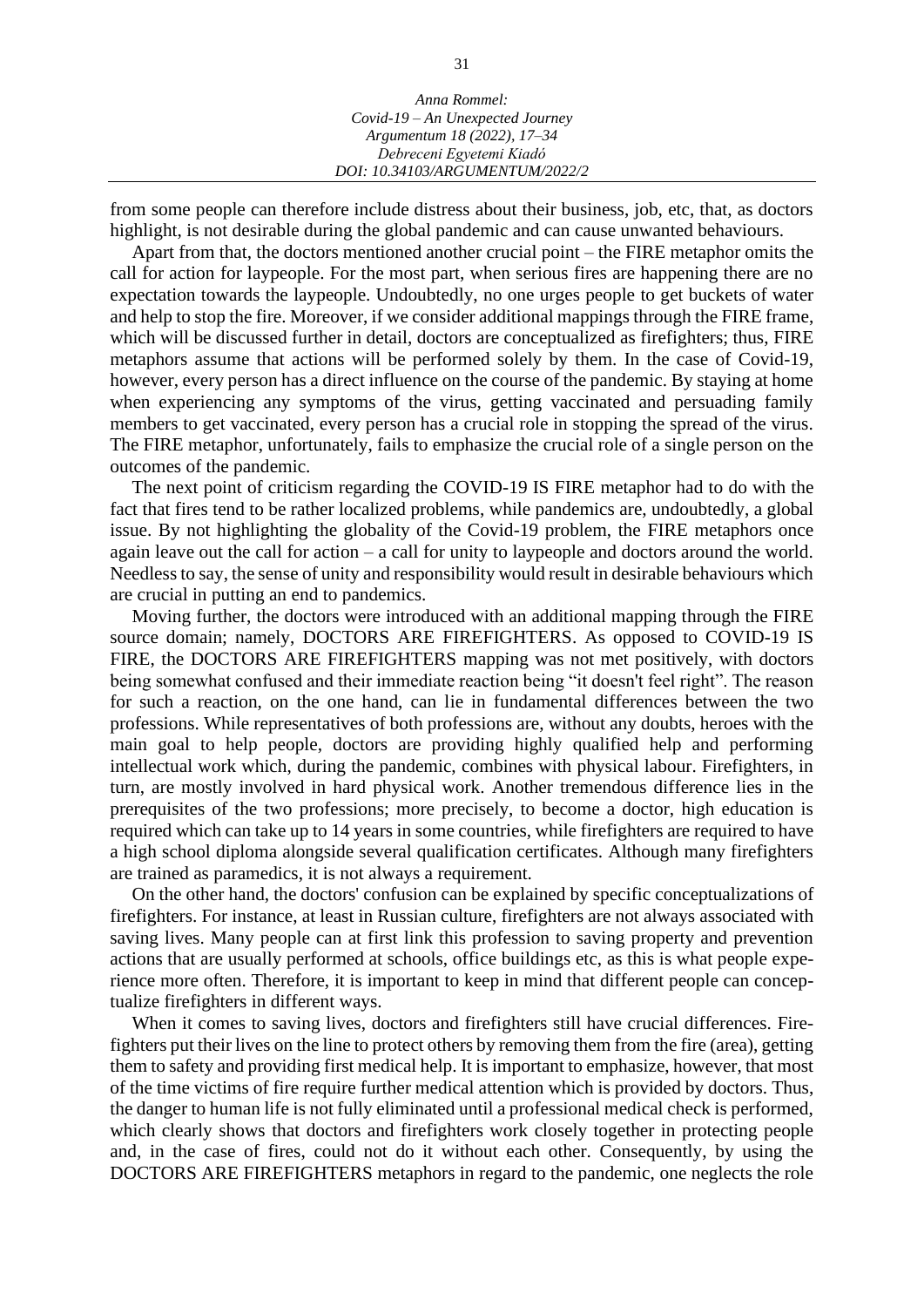| Anna Rommel:                     |
|----------------------------------|
| Covid-19 - An Unexpected Journey |
| Argumentum 18 (2022), 17-34      |
| Debreceni Egyetemi Kiadó         |
| DOI: 10.34103/ARGUMENTUM/2022/2  |

of doctors in saving people during fires, which is not fully appropriate. Furthermore, for doctors, as opposed to firefighters, saving lives can be a long process, especially during a pandemic. At the same time, most doctors have to constantly communicate with patients' families, which can be extremely challenging during the pandemic as visiting sick individuals is strictly prohibited.

Apart from that, while in the case of fire there is usually something or someone to blame, there is none to blame for Covid-19. As a result, families of Covid-19 patients, especially those who do not believe in Covid-19 being a deadly virus, blame doctors for not doing their job properly or start finding other explanations that lead to racism, nationalism etc. All in all, as most fires have a clear cause, the COVID-19 IS FIRE metaphor implies that there is someone or something to blame, which invites people to look for different biased explanations and, as a result, put additional pressure on doctors and cause undesirable behaviours.

The last and, presumably, the most important point why doctors reject the DOCTORS ARE FIREFIGHTERS metaphor use in regard to the pandemic is the fact that while firefighters are clearly aware of the fact that they will have to risk their lives and agree to it, doctors do not. Unfortunately, it is a known fact that firefighters put their lives at risk on a daily basis, yet it is the heroic path they have chosen with all its dangers. Nevertheless, most doctors were not ready to put their and their families' lives at risk every day without having an actual or moral choice to say no.

With all the facts mentioned above, it can be seen that while the COVID-19 IS FIRE metaphor is indeed apt for the pandemic despite the criticism, DOCTORS ARE FIREFIGHTERS is not the best way to talk about the medical professionals as it causes them discomfort and uneasiness. The work of Semino (2021) succeeds in investigating the strength of the COVID-19 IS FIRE metaphor in general discourse, while mentioning a few of its disadvantages from the perspective of the general audience. The DOCTORS ARE FIREFIGHTERS metaphor, however, is not discussed in detail. At the same time, Semino's (2021) investigation is based on #ReframeCovid collection and a large corpus of news articles in English; thus, the sample does not focus on including medical professionals but rather aims to include a large number of people with different backgrounds. On the contrary, the present work prioritizes the opinions of the medical professionals who have academic validity of the acquired knowledge of the Covid-19 topic. While only 15 doctors were asked to provide their opinions on the FIRE metaphors, none of them met the metaphor positively and, although this small sample is not sufficient to draw conclusions about Russian doctors' conceptualization in general, and further research with a larger sample is necessary, it was important to make this remark in the present research. The present paper addresses the issue of the DOCTORS ARE FIREFIGHTERS appropriateness as it aims to emphasize the importance of making sure that doctors feel comfortable with the metaphor which is advised to use to conceptualize their contributions to the pandemics. Without any doubt, it is crucial to take into consideration the opinions of those who are directly responsible for handling the pandemic.

#### **6 Conclusions**

Since December 2019 Covid-19 has spread throughout the world at a dangerously fast pace and soon become a global pandemic. The virus, which is often talked about metaphorically, is the most frequently discussed subject nowadays. Many linguists have investigated the metaphorical conceptualizations of the virus, discovering that COVID-19 IS WAR can be considered one of the most widely used metaphors for the virus. Apart from that, researchers criticized the WAR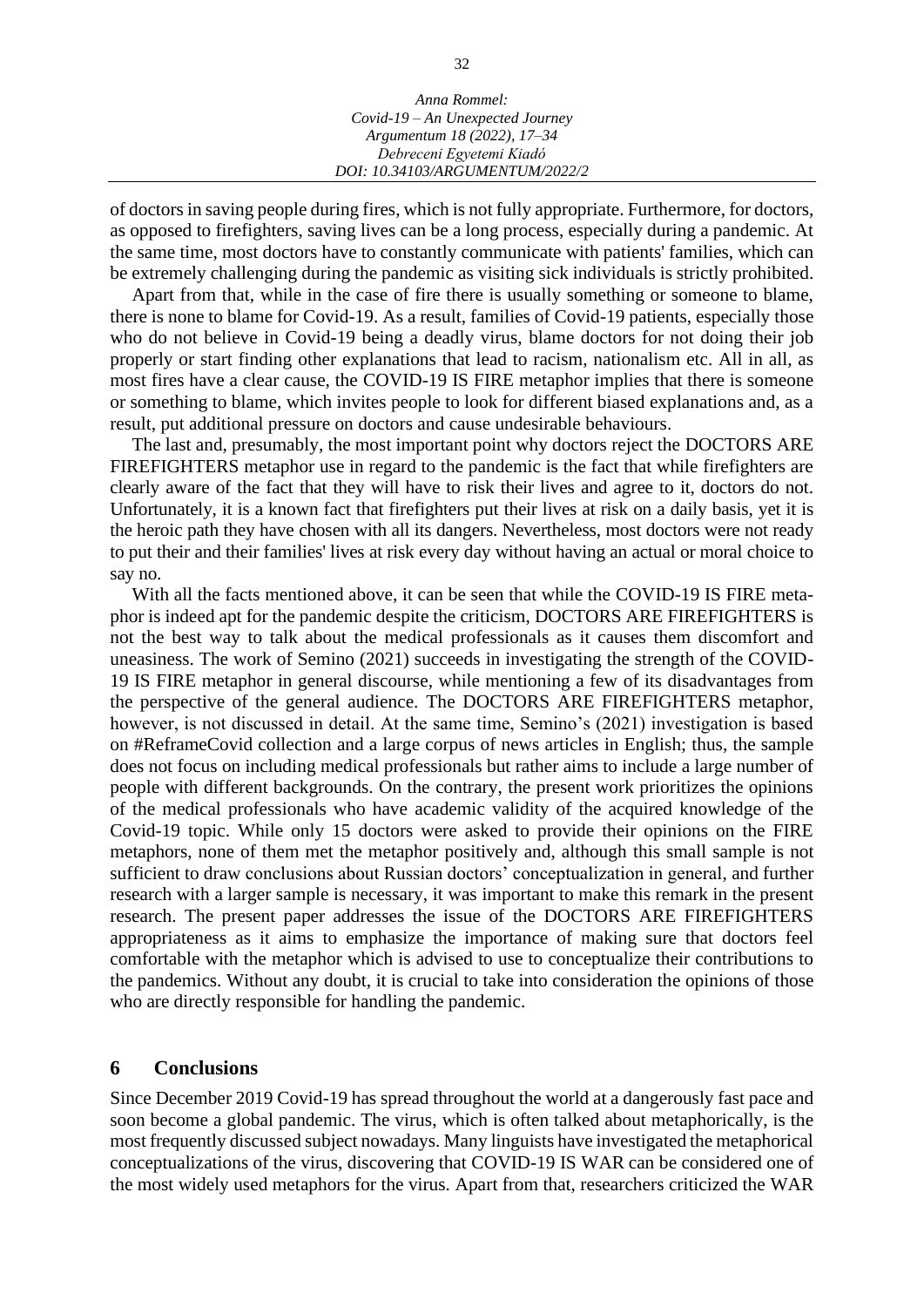| Anna Rommel:                     |
|----------------------------------|
| Covid-19 - An Unexpected Journey |
| Argumentum 18 (2022), 17-34      |
| Debreceni Egyetemi Kiadó         |
| DOI: 10.34103/ARGUMENTUM/2022/2  |

metaphors and suggested that COVID-19 IS FIRE is more apt for describing the pandemic (Semino 2021). Nevertheless, the available literature has not yet looked at the virus from the perspective of the doctors, which would be a crucial viewpoint to consider when communicating. Therefore, this novel research has aimed to find out how medical professionals conceptualize Covid-19 and, apart from that, to discover the main differences in conceptualizations of the virus between doctors and laypeople.

After providing criticism of the FIRE metaphors from the doctors' perspective, the paper introduced the research methodology and moved to the results. With regard to the first research question, the results revealed that doctors prefer more neutral, more rational metaphors for conceptualizing Covid-19, with the most popular metaphors being COVID-19 IS A JOURNEY, COVID-19 IS A PUZZLE TO BE SOLVED OR QUESTION TO BE ANSWERED and COVID-19 IS A CHALLENGE. The metaphors focus on emphasizing the role of individuals in the course of the pandemic and promotes solution-oriented approach to the virus, yet the metaphors do not downplay the hardships brought by Covid-19.

As for the second research question, the results suggest that there are several crucial differences in the conceptualization of Covid-19 between doctors and laypeople. Overall, the present research emphasizes the importance of doctors' opinions regarding the conceptualizations of medical matters. In regard to the pandemics, it is crucial to further explore metaphorical conceptualizations of Covid-19 among doctors in order to improve communication of the virus. Carefully investigating the metaphors among medical professionals will allow us to avoid the mistakes which were made in the representation of pandemics; thus, we will be prepared for the next unexpected turn in our lives.

#### **References**

- Benczes, R. & Ságvári, B. (2018): Where metaphors really come from: Social factors as contextual influence in Hungarian teenagers' metaphorical conceptualizations of life. *Cognitive Linguistics* 29.1, 121–154. <https://doi.org/10.1515/cog-2016-0139>
- Bleakley, A. (2017): Thinking with Metaphors in Medicine: The State of the Art. New York: Routledge. <https://doi.org/10.4324/9781315389448>
- Wicke, P. & Bolognesi, M. (2020): Framing COVID-19: How we conceptualize and discuss the pandemic on Twitter. *PLoS ONE* 15.9: e0240010. <https://doi.org/10.1371/journal.pone.0240010>
- Buchbinder, M. (2015): *All in Your Head: Making Sense of Pediatric Pain.* CA: University of California Press. <https://doi.org/10.1525/9780520960763>
- Cameron, L. & Low, G. (1999): *Researching and Applying Metaphor.* Cambridge: Cambridge University Press. <https://doi.org/10.1017/CBO9781139524704>
- Craig, D. (2020): Pandemic and its metaphors: Sontag revisited in the COVID-19 era. *European Journal of Cultural Studies* 23.6, 1025–1032. <https://doi.org/10.1177/1367549420938403>
- Deignan, A. (2005): *Metaphor and Corpus Linguistics*. Amsterdam & Philadelphia: John Benjamins. <https://doi.org/10.1075/celcr.6>
- Dille, S. J. (2004): *Mixing Metaphors: God as Mother and Father in Deutero-Isaiah*. London; New York: T & T Clark International.
- Efremova, T. F. (2000): *Новый словарь русского языка. Толково-словообразовательный.*  [New Russian Dictionary. Explanatory-word formation]